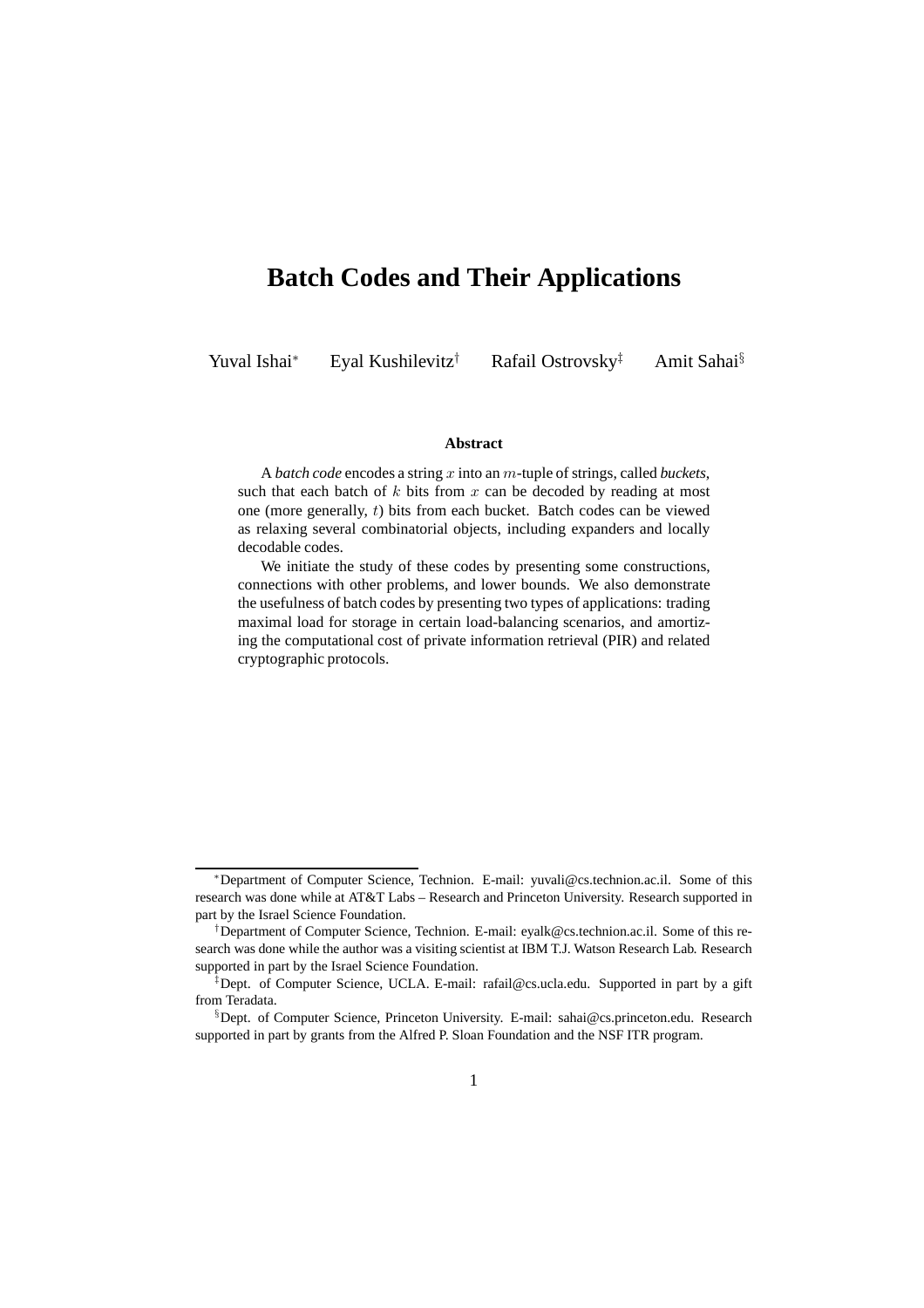### **1 Introduction**

In this paper we introduce and study a new coding problem, the interest in which is both purely theoretical and application-driven. We start by describing a general application scenario.

Suppose that a large database of  $n$  items (say, bits) is to be distributed among  $m$  devices.<sup>1</sup> After the data has been distributed, a user chooses an arbitrary subset (or *batch*) of k items, which she would like to retrieve by reading the data stored on the devices. Our goal is to minimize the worst-case maximal *load* on any of the  $m$  devices, where the load on a device is measured by the number of bits read from it, while also minimizing the total amount of storage used.<sup>2</sup>

To illustrate the problem, consider the case  $m = 3$ . A naive way to balance the load would be to store a copy of the entire database in each device. This allows to reduce the load by roughly a factor of 3, namely any  $k$ -tuple of items may be obtained by reading at most  $\lceil k/3 \rceil$  bits from each device. However, this solution triples the total amount of storage relative to the original database, which may be very expensive in the case  $n$  is large. A natural question is whether one can still achieve a significant load-balancing effect while reducing the storage requirements. For instance, suppose that only a 50% increase in the size of the original database can be afforded (i.e., a total of 1.5n-bit storage). By how much can the maximal load be reduced under this constraint?

For these parameters, no clever way of replicating individual data bits (or "hashing" them to the three devices) can solve the problem. Indeed, any such replication scheme would leave at least  $n/6$  bits that can only be found on one particular device, say the first, and hence for  $k \leq n/6$  there is a choice of k items which incurs a load of  $k$  on this device.<sup>3</sup>

In light of the above, we need to consider more general distribution schemes, in which each stored bit may depend on more than one data bit. A simple construction proceeds as follows. Partition the database into two parts  $L, R$  containing  $n/2$  bits each, and store L on the first device, R on the second, and  $L \oplus R$  on the third. Note that the total storage is  $1.5n$  which satisfies our requirement. We argue that each *pair* of items  $i_1$ ,  $i_2$  can be retrieved by making at most *one* probe to each device.

<sup>&</sup>lt;sup>1</sup>The term "device" can refer either to a *physical* device, such as a server or a disk, or to a completely virtual entity, as in the application we will describe in Section 1.3.

<sup>2</sup>Both our measure of load and the type of tradeoffs we consider are similar to Yao's *cell-probe* model [33], which is commonly used to model time-storage tradeoffs in data structure problems.

<sup>&</sup>lt;sup>3</sup>One could argue that unless the k items are *adversarially* chosen, such a worst-case scenario is very unlikely to occur. However, this is not the case when  $k$  is small. More importantly, if the queries are made by *different* users, then it is realistic to assume that a large fraction of the users will try to retrieve the same "popular" item, which has a high probability of being stored only on a single device. Such a multi-user scenario will be addressed in the sequel.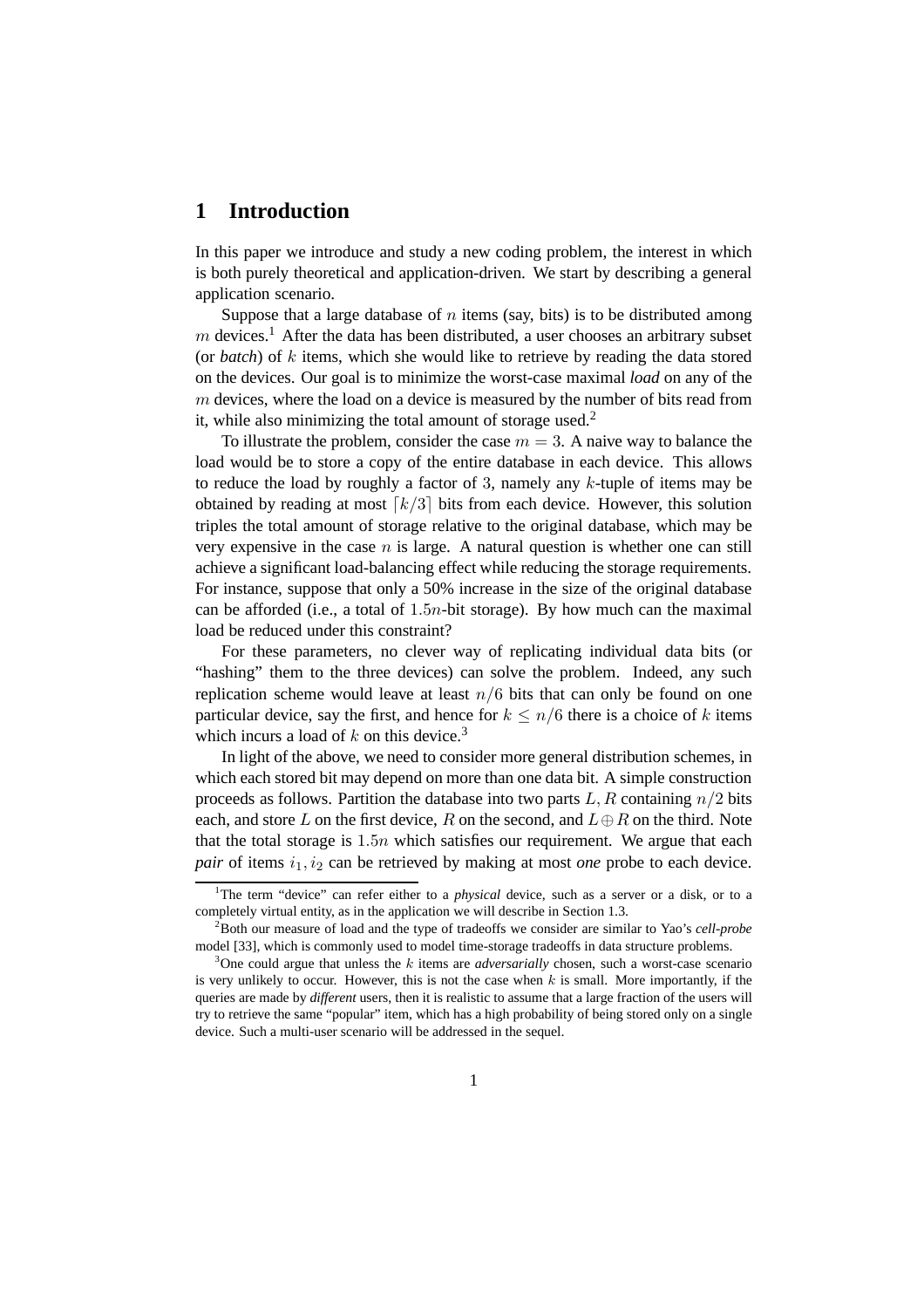Consider two cases. If  $i_1$ ,  $i_2$  reside in different parts of the database, then it clearly suffices to read one bit from each of the first two devices. On the other hand, if  $i_1, i_2$  both reside in the same part, say L, then one of them can be retrieved directly from the first device, and the other by reading one bit from each of the other devices and taking the exclusive-or of the two bits. Thus, the worst-case maximal load can be reduced to  $\lceil k/2 \rceil$ . This achieves significant reduction in load with a relatively small penalty in storage.

#### **1.1 Batch Codes**

We abstract the problem above into a new notion we call a *batch code*, and we give several constructions for these new objects.

An  $(n, N, k, m, t)$  *batch code* over an alphabet  $\Sigma$  encodes a string  $x \in \Sigma^n$  into an *m*-tuple of strings  $y_1, \ldots, y_m \in \Sigma^*$  (also referred to as *buckets*) of total length N, such that for each k-tuple (*batch*) of distinct indices  $i_1, \ldots, i_k \in [n]$ , the entries  $x_{i_1}, \ldots, x_{i_k}$  can be decoded by reading at most t symbols from each bucket. Note that the buckets in this definition correspond to the devices in the above example, the encoding length N to the total storage, and the parameter t to the maximal load. Borrowing from standard coding terminology, we will refer to n/N as the *rate* of the code.

When considering problems involving several parameters, one typically focuses the attention on some "interesting" settings of the parameters. In this case, we will mostly restrict our attention to a binary alphabet  $\Sigma$  and to the case  $t = 1$ , namely at most *one* bit is read from each bucket. This case seems to most sharply capture the essence of the problem and, as demonstrated above, solutions for this case can also be meaningfully scaled to the general case.<sup>4</sup> Moreover, the case  $t = 1$ models scenarios where only a single access to each device can be made at a time, as is the case for the cryptographic application discussed in Section 1.3. From now on, the term "batch code" (or  $(n, N, k, m)$  batch code) will refer by default to the above special case.

We will typically view  $n, k$  as the given parameters and try to minimize  $N, m$ as a function of these parameters. Note that in our default setting we must have  $m \geq k$ . It is instructive to point out the following two (trivial) extreme types of batch codes: (1)  $C(x) = (x, x, \dots, x)$ , i.e., replicate x in each bucket; in this case we can use an optimal m (i.e.,  $m = k$ ) but the rate  $1/k$  is very low. (2)  $C(x) = (x_1, x_2, \ldots, x_n)$ , i.e., each bit of x is put in a separate bucket; in this case

<sup>&</sup>lt;sup>4</sup>The decoding procedure in the above example can be viewed as  $\lceil k/2 \rceil$  repetitions of decoding a batch code with parameters  $(n, 1.5n, 2, 3, 1)$ , yielding decoding with parameters  $(n, 1.5n, k, 3, \lceil k/2 \rceil).$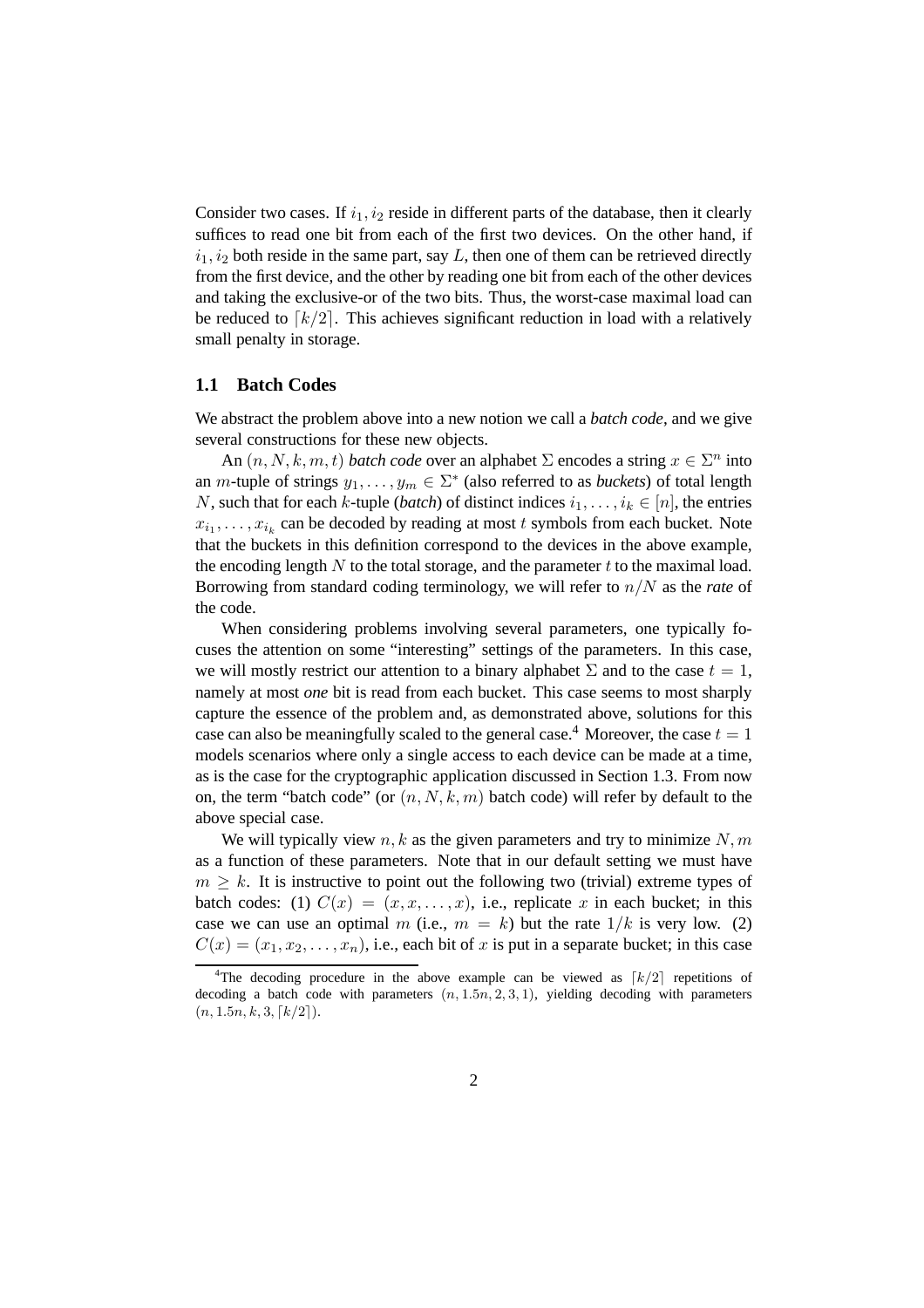the rate, 1, is optimal but m is very large. Our goal is to obtain good intermediate solutions which are close to being optimal in both aspects.

MULTISET BATCH CODES. The load-balancing scenario described above involves a *single* user. It is natural to consider a scenario where k distinct users, each holding some query  $i_j$ , wish to directly retrieve data from the same devices. There are two main differences between this setting and the default one. First, each selected item  $x_{i_j}$  should be recovered from the bits read by the *j*th user alone, rather than from *all* the bits that were read. Second, while previously the k queries were assumed to be distinct, this assumption cannot be made in the current setting. Since the indices  $i_j$  now form a *multiset*, we use the term *multiset batch code* to refer to such a stronger type of batch code.

In defining multiset batch codes, we make the simplifying assumption that prior to the decoding process the users can coordinate their actions in an arbitrary way; we only "charge" for the bits they read.<sup>5</sup> We note, however, that most of our constructions can be modified to require little or no coordination between the users with a small degradation in performance.

Aside from their direct application in a multi-user scenario, an additional motivation for multiset batch codes is that their stronger properties make them easier to manipulate and compose. Hence, this variant will be useful as a building block even in the single-user setting.

#### **1.2 Our Results**

We have already insisted on minimal load per device – every batch is processed with only *one bit* being read from each device. Therefore, the two quantities of interest are: (1) Storage overhead, and (2) the number of devices  $m$  (which must be at least  $k$  in our setting). This leads to two fundamental existential questions about batch codes: First, can we construct codes with arbitrarily low storage overhead (rate  $1 - \epsilon$ ) as the number of queries k grows, but with the number of devices m still being "feasible" in terms of  $k$ ? Second, can we construct codes with essentially the optimal number of devices ( $m \approx k$ ) with storage overhead  $o(k)$ ? We resolve both of these questions affirmatively, and also show a number of interesting applications of batch codes and our constructions. Our techniques and precise results are outlined below:

BATCH CODES FROM UNBALANCED EXPANDERS. In the above example we first considered a replication-based approach, where each item may be replicated in a carefully selected subset of buckets but no functions (e.g., linear combinations) of

<sup>&</sup>lt;sup>5</sup>This is a reasonable assumption in some scenarios (e.g., if such a coordination is cheaper than an access to the device, or if it can be done off-line).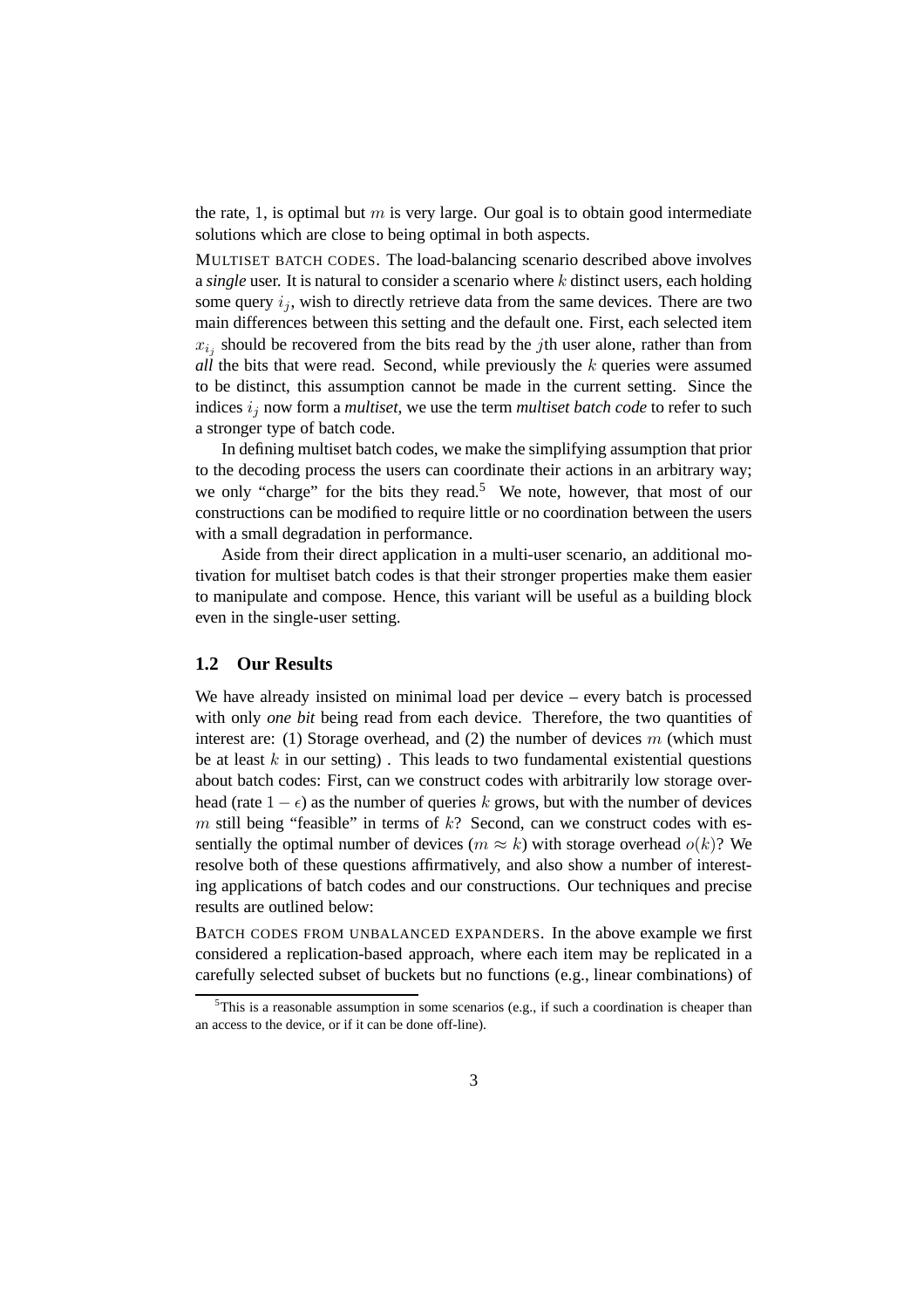*several* items can be used. For the specific parameters of that example it was argued that this restricted approach was essentially useless. However, this is not always the case. We observe that if the assignment of items to buckets is specified by an *unbalanced expander graph* (with a weak expansion property), then one obtains a batch code with related parameters.<sup>6</sup> Using random graphs of polynomial size (where the random graph can be chosen and fixed "once and for all"), we obtain batch codes with parameters  $N/n = O(\log n)$  and  $m = O(k)$ . This answers Question 2 above affirmatively for non-multiset batch codes. The code can be made explicit by using explicit constructions of expanders [31, 8], but with weaker parameters.

This expander-based construction has some *inherent* limitations. First, it cannot be used for obtaining codes whose rate exceeds  $1/2$  (unless  $m = \Omega(n)$ ). Second, even for achieving a smaller *constant* rate, it is required that m depend not only on k but also on n (e.g., the random graph achieves rate  $1/3$  with  $m =$  $k^{3/2}n^{1/2}$ ). Third, this approach cannot be used to obtain *multiset* batch codes, since it cannot handle the case where many users request the same item. These limitations will be avoided by our other constructions.

THE SUBCUBE CODE. Our second batch code construction may be viewed as a composition of (a generalization of) the code from the above " $(L, R, L \oplus R)$ " example with itself. We refer to the resulting code as the *subcube code*, as it admits a nice combinatorial interpretation involving the subcubes of a hypercube. The subcube code is a *multiset* batch code, furthermore it can achieve an arbitrarily high constant rate. Specifically, any constant rate  $\rho < 1$  can be realized with  $m = k^{O(\log \log k)}$ . While the asymptotic dependence of m on k will be improved by subsequent constructions, the subcube code still yields our best results for some small values of  $k$ , and generally admits the simplest and most explicit batch decoding procedure.

BATCH CODES FROM SMOOTH CODES. A q-query *smooth code* (a close relative of *locally decodable codes* [18]) maps a string  $x$  to a codeword  $y$  such that each symbol of x can be decoded by probing at most  $q$  random symbols in  $y$ , where the probability of any particular symbol being probed is at most  $q/|y|$ .<sup>7</sup> We establish a two-way general relation between smooth codes and multiset batch codes. In particular, any smooth code gives rise to batch codes with related parameters. However, this connection is not sufficiently tight to yield the parameters we seek. See Section 1.4 for further discussion.

 $6$ This is very different from the construction of standard error-correcting codes from expanders (cf. [29]), in which the graph specifies parity-checks rather than a replication pattern.

<sup>&</sup>lt;sup>7</sup>Using the more general terminology of [18], this is a  $(q, q, 1/2)$ -smooth code.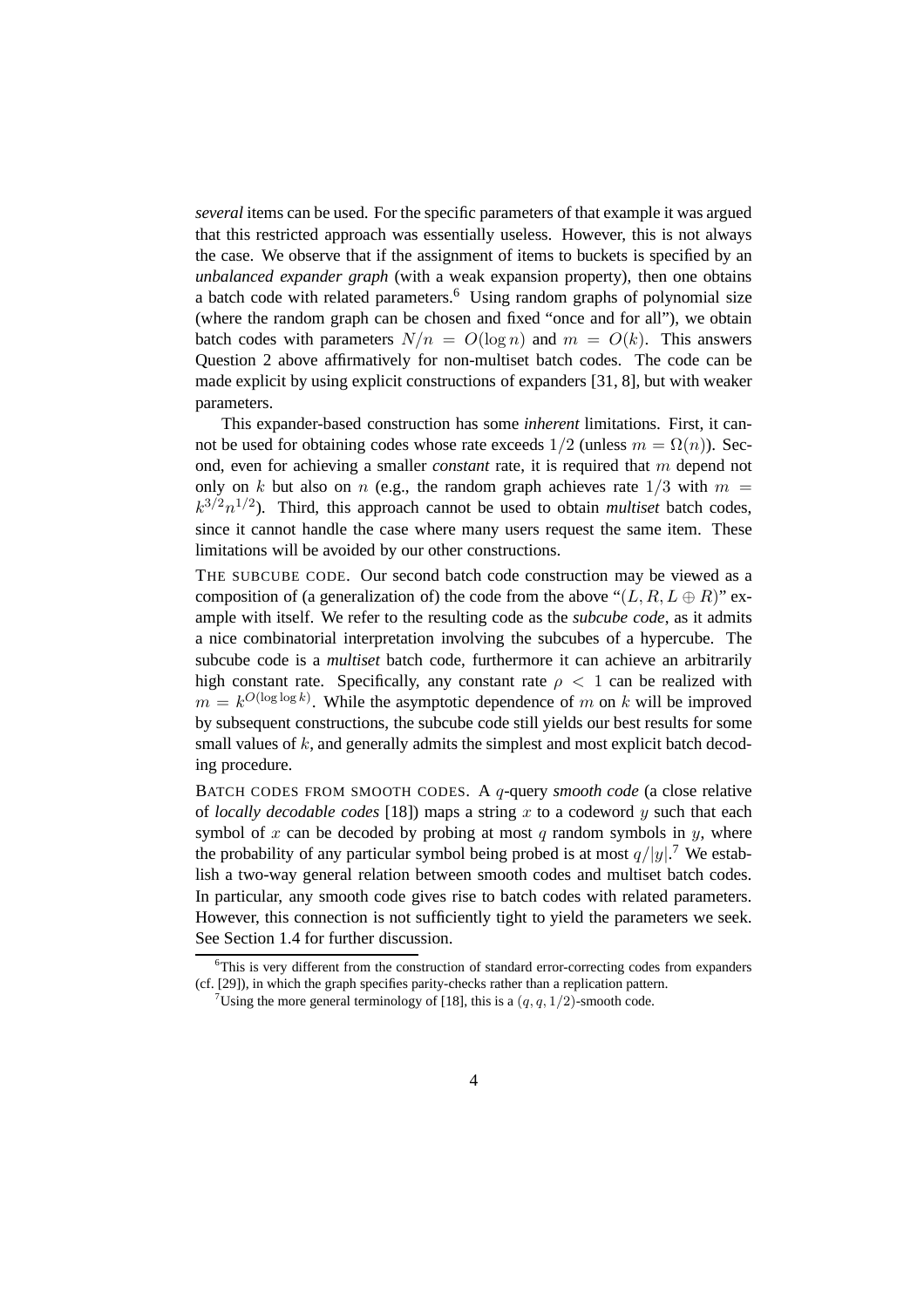BATCH CODES FROM REED-MULLER<sup>8</sup> CODES. By exploiting the structure of Reed-Muller codes (beyond their smoothness), we obtain batch codes with excellent parameters. In particular, for any constant  $\epsilon > 0$ , we obtain a multiset batch code with rate  $n/N = \Omega(1/k^{\epsilon})$  and  $m = k \cdot \log^{2+1/\epsilon + o(1)} k$ . Thus, the number of devices is within a polylogarithmic factor from optimal, while the storage overhead is only  $k^{\epsilon}$  – answering Question 2 above affirmatively for *multiset* batch codes. Using Reed-Muller codes we also get multiset batch codes with rate  $n/N = 1/(\ell!+\epsilon)$ and  $m = k^{1+1/(\ell-1)+o(1)}$  for any constant  $\epsilon > 0$  and integer  $\ell \geq 2$ .

THE SUBSET CODE. The batch codes we have constructed so far either require the rate to be below 1/2 (expander, Reed-Muller codes), or achieve high rates at the expense of requiring  $m$  to be (slightly) super-polynomial in  $k$  (subcube codes). Our final construction, which admits a natural interpretation in terms of the subset lattice,<sup>9</sup> avoids both of these deficiencies. Specifically, we get the following result, answering Question 1 above in the affirmative:

For any constant rate  $\rho < 1$  there is a constant  $c > 1$  such that for every k and sufficiently large n there is an  $(n, N, k, m)$  multiset batch code with  $n/N \ge \rho$  and  $m = O(k^c)$ .

In other words, one can insist on adding only an arbitrarily small percentage to the original storage, yet reduce the load by any desired amount k using only  $poly(k)$ devices.

The parameters of the different constructions are summarized in the following table.

| Code     | rate                       | m                                        | multiset? |
|----------|----------------------------|------------------------------------------|-----------|
| Expander | 1/d < 1/2                  | $O(k \cdot (nk)^{1/2})$                  | No        |
|          | $\Omega(1/\log n)$         | ( ) ( k )                                |           |
| Subcube  | $\rho < 1$                 | $k^O(\log \log k)$                       | Yes       |
| RM       | $/ \ell! - \epsilon < 1/2$ | $k \cdot k^{1/(\ell-1)+o(1)}$            | Yes       |
|          | $\Omega(1/k^{\epsilon})$   | $k \cdot (\log k)^{2+1/\epsilon + o(1)}$ |           |
| Subset   | $<$ 1                      |                                          | Yes       |

NEGATIVE RESULTS. The focus of this paper has primarily been constructions of batch codes and their applications (see below), but as with most interesting combinatorial objects, finding optimal lower bounds is an intriguing open question. We give some initial lower bounds (tight in some instances) based on elementary combinatorial and information-theoretic arguments.

<sup>&</sup>lt;sup>8</sup>A Reed-Muller code is one whose codewords correspond to all  $\ell$ -variate polynomials of total degree at most d over a finite field F, where  $|F| > d + 1$ .

<sup>9</sup>The subset code may be viewed as a subcode of the *binary* Reed-Muller code. The latter, however, does not suffice for our purposes.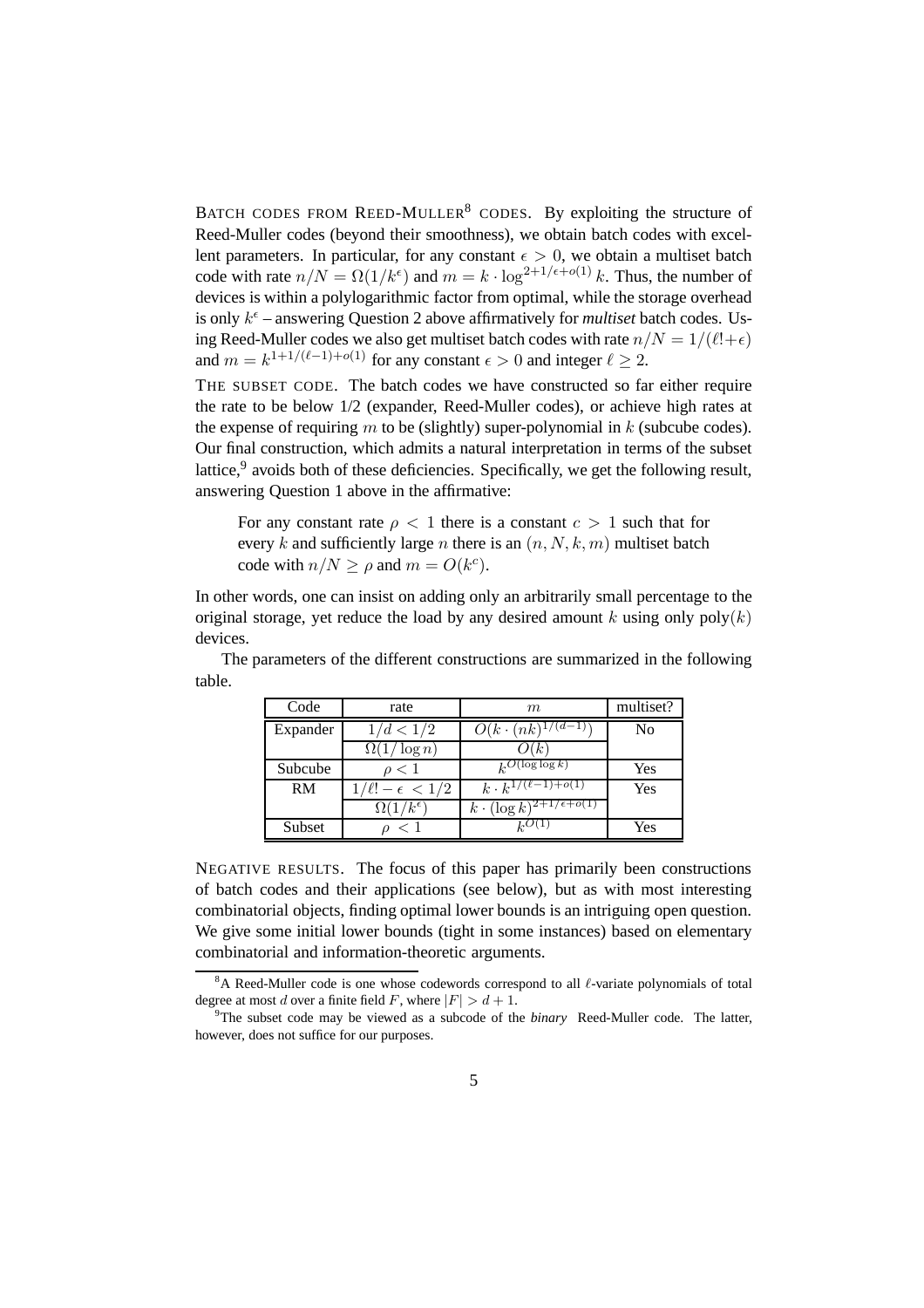ADDITIONAL EFFICIENCY CONCERNS. While we have mainly focused on the most basic efficiency measures of batch codes, there are several other natural measures to be considered. These include efficiency of encoding and decoding, amount of coordination between the users in the multi-user setting (or the *distributed* complexity of decoding), efficiency of handling online additions and deletions of queries, average case performance, and so forth. We note that most of our solutions perform favorably in most of these aspects.

#### **1.3 Cryptographic Applications**

In addition to their immediate application to the general load-balancing scenario discussed above, batch codes are also motivated by the following cryptographic problem. A *private information retrieval* (PIR) protocol allows a user to retrieve an item i from a database of size n while hiding i from the servers storing the database. There are two main settings for PIR. In the information-theoretic setting, there are two or more servers holding copies of the database and the default privacy requirement is that each *individual* server learn no information about i. In the computational setting for PIR, there is typically only a single server holding the database and the privacy requirement is relaxed to *computational* privacy, which should hold against computationally bounded servers and under some cryptographic assumption.

The current state-of-the-art PIR protocols can achieve a very low *communication complexity* (cf. [9, 4, 20, 6]), but on the other hand they are inherently very expensive in terms of *computation* and require  $\Omega(n)$  operations on the servers' part [5]. It is thus highly desirable to *amortize* the computational cost of PIR over  $k$  queries made by the user. An initial step in this direction was made in [5], where it was shown that the computational cost of handling multiple queries in certain PIR protocols can be *slightly* amortized by using fast matrix multiplication.

Batch codes can be used to obtain much better amortization of the computational cost of PIR while only moderately increasing the (low) communication. Specifically, an  $(n, N, k, m)$  batch code with bucket sizes  $N_i$ ,  $1 \leq j \leq m$ , provides a reduction from  $k$ -query PIR to  $m$  invocations of standard PIR on databases (buckets) of size  $N_j$ . Any nontrivial batch code, satisfying  $\sum_{j=1}^m N_j \ll nk$ , implies amortized savings to the time complexity. (This assumes that the database has already been preprocessed to its batch encoding.) In terms of asymptotics, the amortized savings are most appealing when k is large, e.g.,  $k = n^{\epsilon}$  for some constant  $0 < \epsilon < 1$ . In this case one can combine the single-server PIR protocols of [20, 6] with our batch code constructions to get protocols that are "essentially optimal" with respect to both communication and computation. Specifically,  $k$ items can be privately retrieved using  $k^{1+o(1)}$  communication and  $n^{1+o(1)}$  compu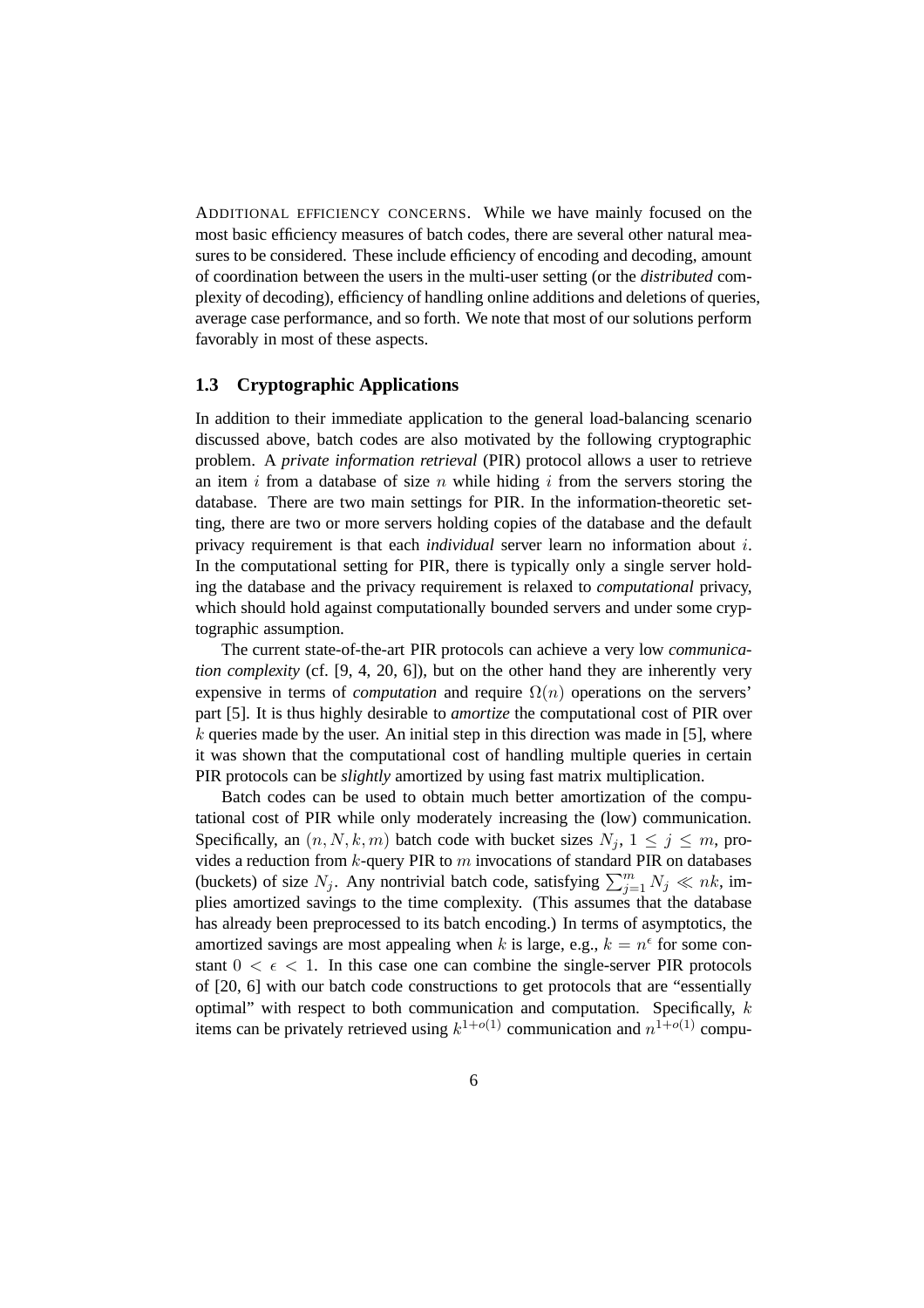tation. We stress that even when  $k$  is a small constant, batch codes still allow to obtain significant concrete savings. Also, the use of batch codes applies to both the information-theoretic and computational settings for PIR, and does not introduce any error probability or privacy loss. The reader is referred to Section 5 for a more detailed discussion of this application, including its comparison to an alternative hashing-based approach.

Our amortization results for PIR substantially improve the previous ones from [5]. In contrast to [5], however, they do not directly apply to the case where the  $k$ queries originate from different users. They also do not apply to the "PIR with preprocessing" model considered in [5], which allows to preprocess the database but requires the savings to kick in immediately (starting with the user's first query). Still, our techniques have an interesting corollary for this setting as well, discussed in Section 5.

ADDITIONAL CRYPTOGRAPHIC APPLICATIONS. PIR can be a useful building block in other cryptographic protocols. Hence, amortization results for PIR carry over to various other protocol problems. For instance, using efficient reductions to k-query PIR [15, 24, 25, 11], one can get protocols for  $\binom{n}{k}$ k *-Oblivious-Transfer* [26, 12] which are essentially optimal with respect to *both* time and communication. Previous solutions to this problem achieved *either* (essentially) optimal communication or (essentially) optimal computation, but not both simultaneously. Significant savings are also possible in other contexts where PIR is used (e.g., [10, 23, 13, 7]). Again, the reader is referred to Section 5 for more details.

#### **1.4 Related Notions**

Below we survey a few of the interesting relations between batch codes and other primitives.

RELATION WITH INFORMATION DISPERSAL. Similarly to the application of erasure codes to information dispersal [27], batch codes also have applications to distributed data storage. However, the two problems differ both in their main goal (fault tolerance vs. load balancing) and in the type of data to which they cater: the former can be meaningfully applied to a *single, large* item, whereas batch codes are most interesting in the case of *many small* items.

RELATION WITH RANDOMNESS CONDUCTORS. The entropy smoothening property of expanders, extractors, and similar objects (generalized under the term "randomness conductors" [8]) makes them intuitively related to batch codes. In fact, replication-based batch codes with  $t = 1$  are *equivalent* to unbalanced expanders with expansion factor 1. However, when dropping the (very restrictive) replication requirement, batch codes seem to no longer have analogues in the world of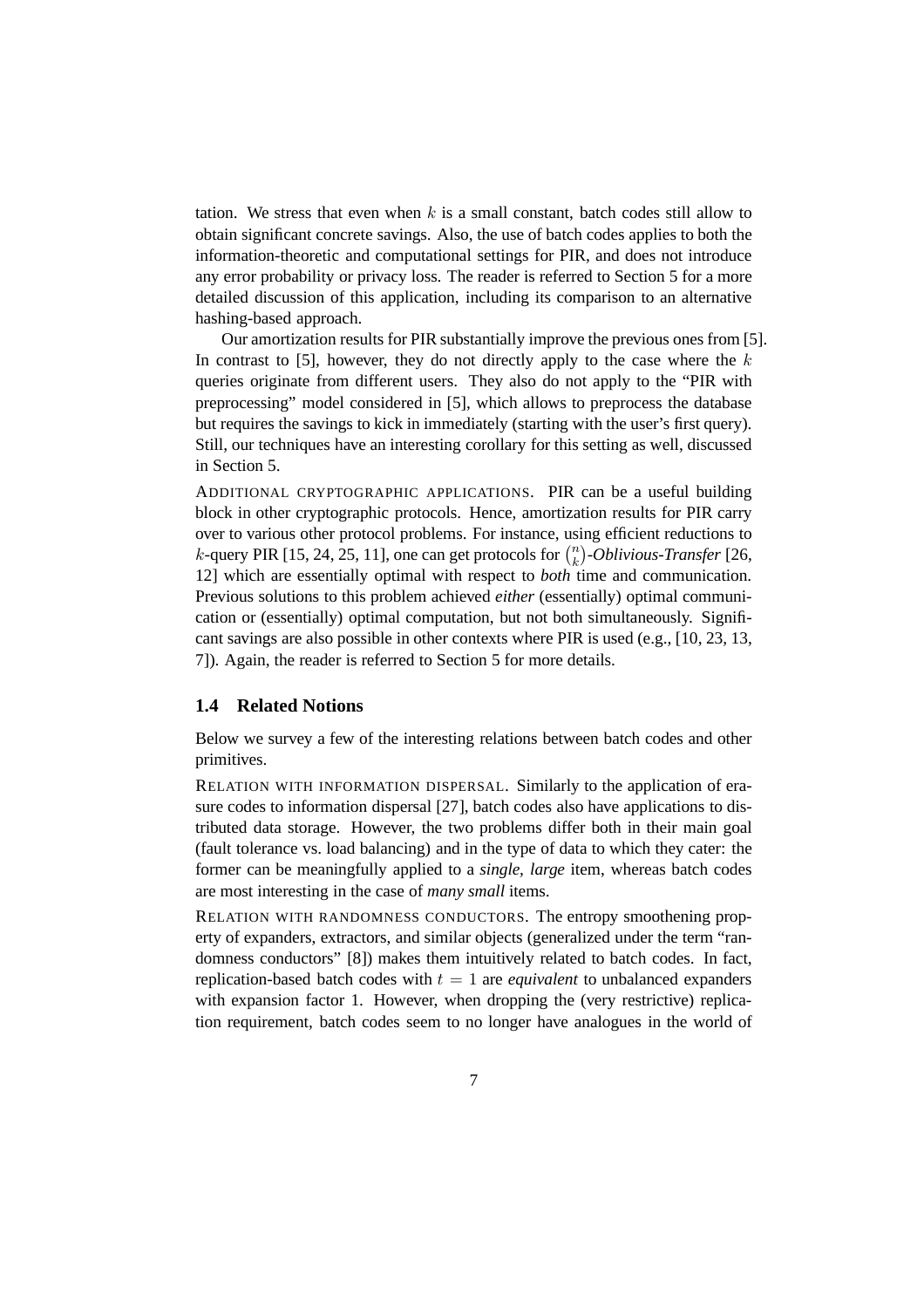randomness conductors.

RELATION WITH LOCALLY-DECODABLE/SMOOTH CODES. As noted above, smooth codes naturally give rise to batch codes. However, batch codes and smooth/locallydecodable codes are very different objects. In particular, the smoothness property implies significant fault tolerance, whereas batch codes require virtually none (an extreme example being the expander-based construction). Intuitively, smooth decoding requires a highly *random* probing pattern, whereas batch decoding only require the existence of *one* such good pattern for any k-tuple of items. An additional separating example is given by high degree *binary* Reed-Muller codes. In Section 3.5 we show that despite their superiority as smooth codes, they cannot achieve the batch decoding parameters we obtain via subset codes.

The relation of our problem to the last two notions is quite interesting. First, batch codes provide in some sense a *common relaxation* of expander-type objects and smooth codes. While many other connections between these types of problems exist (e.g., both can be constructed from multivariate polynomials [3, 32, 28] and both are useful in the context of derandomization [1, 17, 30, 21]), we are not aware of another problem whose formulation provides an almost direct relaxation of these two notions. Second, viewing (certain) expanders as a *restricted* class of batch codes, whose performance can be improved via *generalization*, suggests that it might be fruitful to investigate similar relaxations of related notions, or to look for additional applications of randomness conductors which can benefit from a similar relaxation.

### **2 Preliminaries**

In this section we define the variants of batch codes we will be interested in and note some simple relations between the parameters. We start by defining the default notion of batch codes.

**Definition 2.1 (batch code)** *An*  $(n, N, k, m, t)$  *batch code over*  $\Sigma$  *is defined by an*  $encoding$  function  $C: \Sigma^n \to (\Sigma^*)^m$  (each output of which is called a bucket) and *a decoding algorithm* A *such that:*

- *The total length of all* m *buckets is* N *(where the length of each bucket is independent of* x*);*
- *For any*  $x \in \Sigma^n$  *and*  $\{i_1, ..., i_k\} \subseteq [n]$ ,  $A(C(x), i_1, ..., i_k) = (x_{i_1}, ..., x_{i_k})$ , *and* A *probes at most* t *symbols from each bucket in* C(x) *(whose positions are determined by*  $i_1, \ldots, i_k$ *).*

*We will sometimes refer to* x *as the* database*. By default, we assume batch codes to be* systematic*, i.e., the encoding should contain each symbol of* x *in some fixed*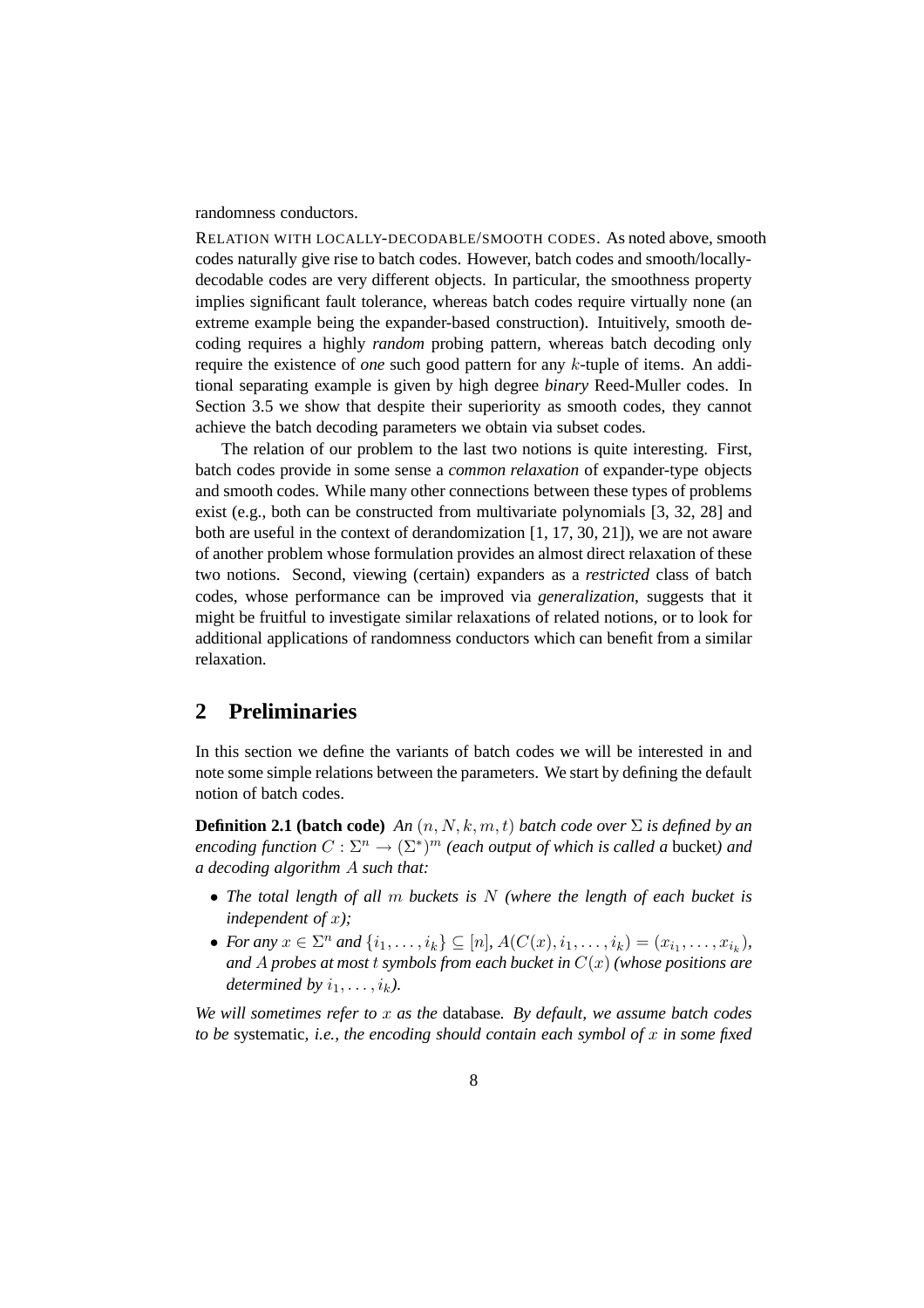*position. Finally, an* (n, N, k, m) batch code *is an* (n, N, k, m, 1) *batch code over*  $\Sigma = \{0, 1\}.$ 

For "multi-user" applications, it is natural to consider the following stronger variant of batch codes.

**Definition 2.2 (multiset batch code)** *An* (n, N, k, m) multiset batch code *is an* (n, N, k, m) *batch code satisfying the following additional requirement. For any* multiset  $i_1, i_2, \ldots, i_k \in [n]$  *there is a partition of the buckets into subsets*  $S_1, \ldots, S_k \subseteq$  $[m]$  such that each item  $x_{i_j}$ ,  $j \in [k]$ , can be recovered by reading (at most) one *symbol from each bucket in*  $S_i$ *. This can be naturally generalized to*  $t > 1$ *.* 

The following special case of (multiset) batch codes will be particularly useful:

**Definition 2.3 (primitive batch code)** *A* primitive batch code *is an*  $(n, N, k, m)$ *batch code in which each bucket contains a single symbol, i.e.*  $N = m$ .

Note that primitive batch codes are trivial in the single-user case, but are nontrivial for multiset batch codes because of multiple requests for the same item. Next, we give some simple relations between our default choice of the parameters  $(\Sigma = \{0, 1\}, t = 1)$  and the general one.

**Lemma 2.4** *The following holds both for standard batch codes and for multiset batch codes:*

- 1. An  $(n, N, k, m, t)$  batch code (for an arbitrary t) implies an  $(n, tN, k, tm)$ *code* (with  $t = 1$ ).
- 2. An  $(n, N, k, m)$  batch code implies an  $(n, N, tk, m, t)$  code and an  $(n, N, k, \lceil m/t \rceil, t)$ *code.*
- 3. *An*  $(n, N, k, m)$  *batch code implies an*  $(n, N, k, m)$  *code over*  $\Sigma = \{0, 1\}^w$ , *for an arbitrary* w*.*
- 4. An  $(n, N, k, m)$  *batch code over*  $\Sigma = \{0, 1\}^w$  *implies a*  $(wn, wN, k, wm)$ *code over*  $\Sigma = \{0, 1\}$ *.*

### **3 Constructions**

In this section we describe our different batch code constructions. Due to lack of space, some of the proofs have been omitted from this extended abstract and can be found in the full version.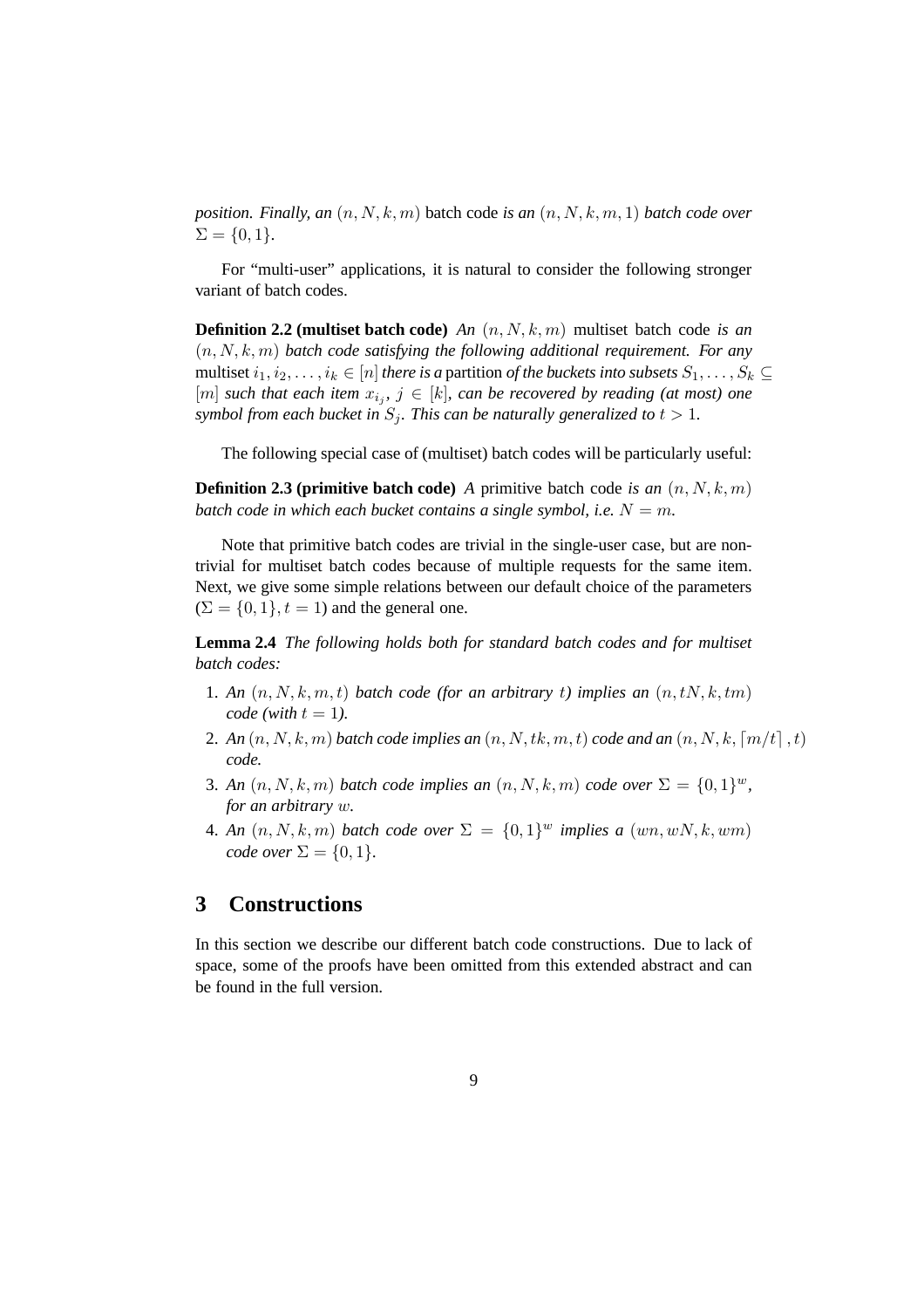#### **3.1 Batch Codes from Unbalanced Expanders**

Consider the case of "replication-based" batch codes, where each bit of the encoding is a physical bit of  $x$ . Then, we may represent the code as a bipartite graph, where the *n* vertices on the left correspond to the data bits, the *m* vertices on the right correspond to the buckets, and there is an edge if the bit is in the corresponding bucket; in this case  $N$  is the number of edges. By Hall's theorem, the graph represents an  $(n, N, k, m)$  batch code if and only if each set S of at most k vertices on the left has at least  $|S|$  neighbors on the right. In the following we use standard probabilistic arguments to estimate the tradeoffs between the parameters we can get using this approach.

**Parameters.** Fix parameters  $n, k, d$ . The expander will have n vertices on the left vertex set  $A$ , and  $m$  (to be specified) on the right vertex set  $B$ . The graph is constructed as follows. For each vertex  $u \in A$  on the left, the following procedure is repeated d times: Choose a uniformly selected element  $v \in B$ , and add the edge  $(u, v)$  to the graph. (If it already exists do nothing.) A standard union bound analysis gives the following:

**Theorem 3.1** *Let*  $m \geq k \cdot (nk)^{1/(d-1)} \cdot t$ . *Then, with probability at least* 1 − t <sup>−</sup>2(d−1)*, the neighborhood of every sets* <sup>S</sup> <sup>⊂</sup> <sup>A</sup> *such that* <sup>|</sup>S| ≤ <sup>k</sup> *contains at least* |S| *vertices in* B*.*

**Remark 3.2** We make several remarks concerning the expander-based approach to batch codes:

- 1. For the single-user case, the expander-based approach (which is equivalent to the replication-based approach) offers several practical advantages. For instance, once a good constant-degree expander graph is fixed, the encoding function can be computed in linear time, and only a constant number of bits in the encoding need to be updated for any change in a single bit of  $x$ .
- 2. When  $d$  is constant, the value of  $m$  in the above analysis depends not only on  $k$ , but also on n. We note that this is not an artifact of the analysis, but an inherent limitation.
- 3. The above bound can be made fully explicit if  $k$  is a constant, because the expansion properties can be checked in polynomial time.
- 4. We call the reader's attention to the following setting of parameters: Let  $d = O((1/\epsilon) \log nk)$ , in which case we obtain  $m = (1 + \epsilon)k$ . Note that this is only possible because of our very weak expansion requirement. A lossless expander, for instance, would trivially require  $m \ge (1 - \epsilon)dk$ . Thus, it is important to make use of the weak expansion condition to get optimal parameters.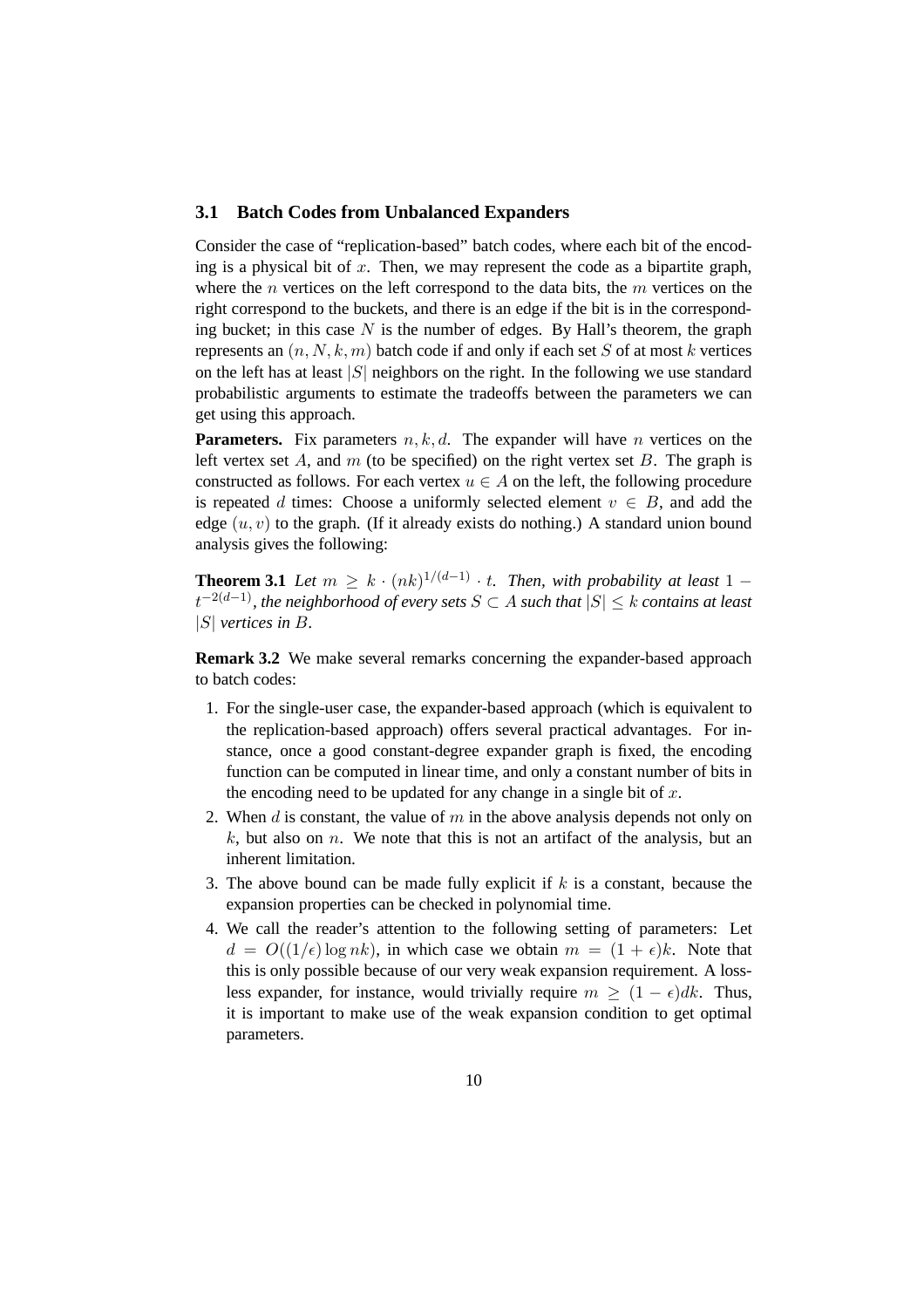- 5. Known explicit constructions of unbalanced expanders yield various interesting settings of parameters, though all of these are quite far from optimal:
	- The explicit construction of unbalanced expanders of [8], Theorem 7.3, yields  $d = 2^{(\log \log n)^3}$  and  $m = O(kd)$ .
	- The explicit construction of unbalanced expanders of [31], Theorem 3, yields two possible settings of parameters: (1)  $d = \log^c n$  for some constant  $c > 1$ , and  $m = 2^{(\log k)^{1+\epsilon}}$ , which is superpolynomial in k; (2)  $d = 2^{(\log \log n)^2}$ , and  $m = k^c$ , for some constant  $c > 1$ .

### **3.2 The Subcube Code**

Expander-based batch codes have two inherent limitations: their rate cannot exceed 1/2 and they cannot satisfy the stronger multiset property. We now describe a simple (and fully explicit) batch code construction which can overcome both of these limitations.

The underlying idea is to recursively apply the " $(L, R, L \oplus R)$ " encoding described in the introduction. For instance, suppose that each of the 3 buckets is again encoded using the same encoding function. The resulting code has 9 buckets of size  $n/4$  each. Now, a batch of  $k = 4$  items can be decoded as follows. First, arbitrarily partition them into two pairs and for each pair find the positions in the "high-level" buckets that need to be read for decoding this pair. (Note that the high-level buckets are just logical entities and are not part of the final encoding.) Combining the two pairs, at most two items need to be read from each high-level bucket. We can now apply again the same procedure, decoding the pair in each high level bucket by probing at most one position in each of the corresponding low-level buckets. Hence we get a (multiset) code with  $N = (9/4)n$ ,  $k = 4$ , and  $m = 9$ . In what follows we formally describe a generalization of this idea.

Here and in the following, it will be useful to first construct a "gadget" batch code for a small database of size  $n_0$ , and then extend it to a larger code attaining the same rate. The following simple lemma crucially relies on the multiset property of the code, and does not apply to the default notion of batch codes.

**Lemma 3.3 (Gadget lemma)** *Let*  $C_0$  *be an*  $(n_0, N_0, k, m)$  multiset *batch code. Then, for any positive integer* r *there is an* (n, N, k, m) *multiset batch code* C *with*  $n = rn_0$  and  $N = rN_0$ . We denote the resulting code C by  $(r \cdot C_0)$ .

Let  $\ell$  denote a parameter which, for fixed  $n, k$ , will allow to trade between the rate and the number of buckets.

**Lemma 3.4** *For any integers*  $\ell \geq 2$  *and n, there is a primitive*  $(n, N, k, m)$  *multiset batch code*  $C_{\ell}$  *with*  $n = \ell$ ,  $N = m = \ell + 1$ *, and*  $k = 2$ *.*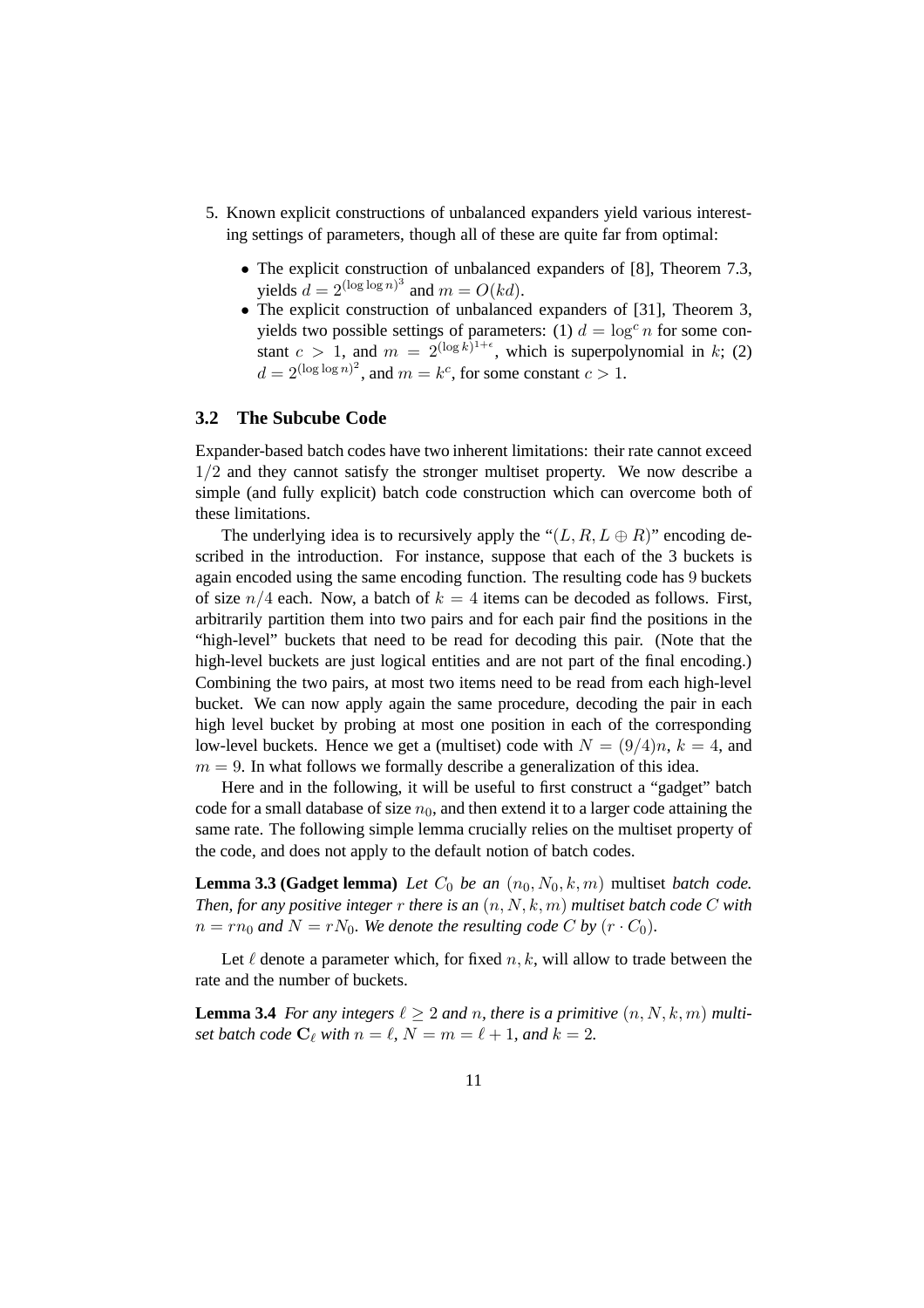**Proof:** The encoding function of  $C_\ell$  is defined by  $C_\ell(x) = (x_1, x_2, \ldots, x_\ell, x_1 \oplus$  $x_2 \oplus \ldots \oplus x_\ell$ ). To decode a multiset  $\{i_1, i_2\}$  we distinguish between two cases. If  $i_1 \neq i_2$ , then the two bits can be directly read from the two corresponding buckets (and there is no need to read bits from the remaining buckets). For a pair of identical bits  $\{i, i\}$ , one of them can be read directly from the *i*th bucket, and the other can be decoded by taking the exclusive-or of the bits in the remaining buckets.  $\Box$ 

To make this construction general, we should extend it to handle larger database size n and number of queries k. Lemma 3.3 can be used for increasing the database size using the same number of buckets. Towards handling larger values of  $k$ , we define the following composition operator for batch codes.

**Lemma 3.5 (Composition lemma)** Let  $C_1$  be an  $(n_1, N_1, k_1, m_1)$  batch code and  $C_2$  *an*  $(n_2, N_2, k_2, m_2)$  *batch code such that the length of each bucket in*  $C_1$  *is*  $n_2$  $(in$  particular,  $N_1 = m_1 n_2$ ). Then, there is an  $(n, N, k, m)$  batch code C with  $n = n_1$ ,  $N = m_1 N_2$ ,  $k = k_1 k_2$ , and  $m = m_1 m_2$ . Moreover, if  $C_1$  and  $C_2$  are multiset *batch codes then so is*  $C$ *, and if all buckets of*  $C_2$  *have the same size then this is also the case for* C. We will use the notation  $C_1 \otimes C_2$  to denote the composed *code* C*.*

To construct a batch code with general parameters  $k, n$ , we first compose the code  $C_\ell$  with itself  $\log_2 k$  times, obtaining a primitive code with parameters  $n_0, k$ , and then apply Lemma 3.3 with  $r = \lfloor n/n_0 \rfloor$ .

**Lemma 3.6** *For any integers*  $\ell \geq 2$  *and*  $d \geq 1$  *there is a (primitive) multiset batch code*  $C_{\ell}^d$  *with*  $n = \ell^d$ ,  $N = m = (\ell + 1)^d$ *, and*  $k = 2^d$ *.* 

**Proof:**  $C_{\ell}^d$  is defined inductively as follows:  $C_{\ell}^1 = C_{\ell}$ , and  $C_{\ell}^d = (\ell \cdot C_{\ell}^{d-1})$  $_{\ell}^{a-1})\otimes$  $C_f$  (where '·' is the gadget operator from Lemma 3.3 and '⊗' is the composition operator from Lemma 3.5). It can be easily verified by induction on  $d$  that this composition is well defined and that  $\mathbf{C}_{\ell}^{d}$  has the required parameters.

In the full version we give a combinatorial interpretation of  $\mathbf{C}_{\ell}^{d}$  in terms of the subcubes of the hypercube  $[\ell]^d$ . Using  $\mathbf{C}_{\ell}^d$  with  $d = \log_2 k$  as a gadget and applying Lemma 3.3, we get:

**Theorem 3.7** *For any integers*  $k, n$  *and*  $\ell \geq 2$  *there is an explicit multiset batch code with parameters*  $m = (\ell + 1)^{\lceil \log_2 k \rceil} \approx k^{\log_2(\ell+1)}$  *and*  $N = \lceil n / \ell^d \rceil \cdot m \approx$  $k^{\log_2(1+1/\ell)} \cdot n$ .

By setting  $\ell = O(\log k)$ , the rate of the code can be made arbitrarily close to 1. Specifically: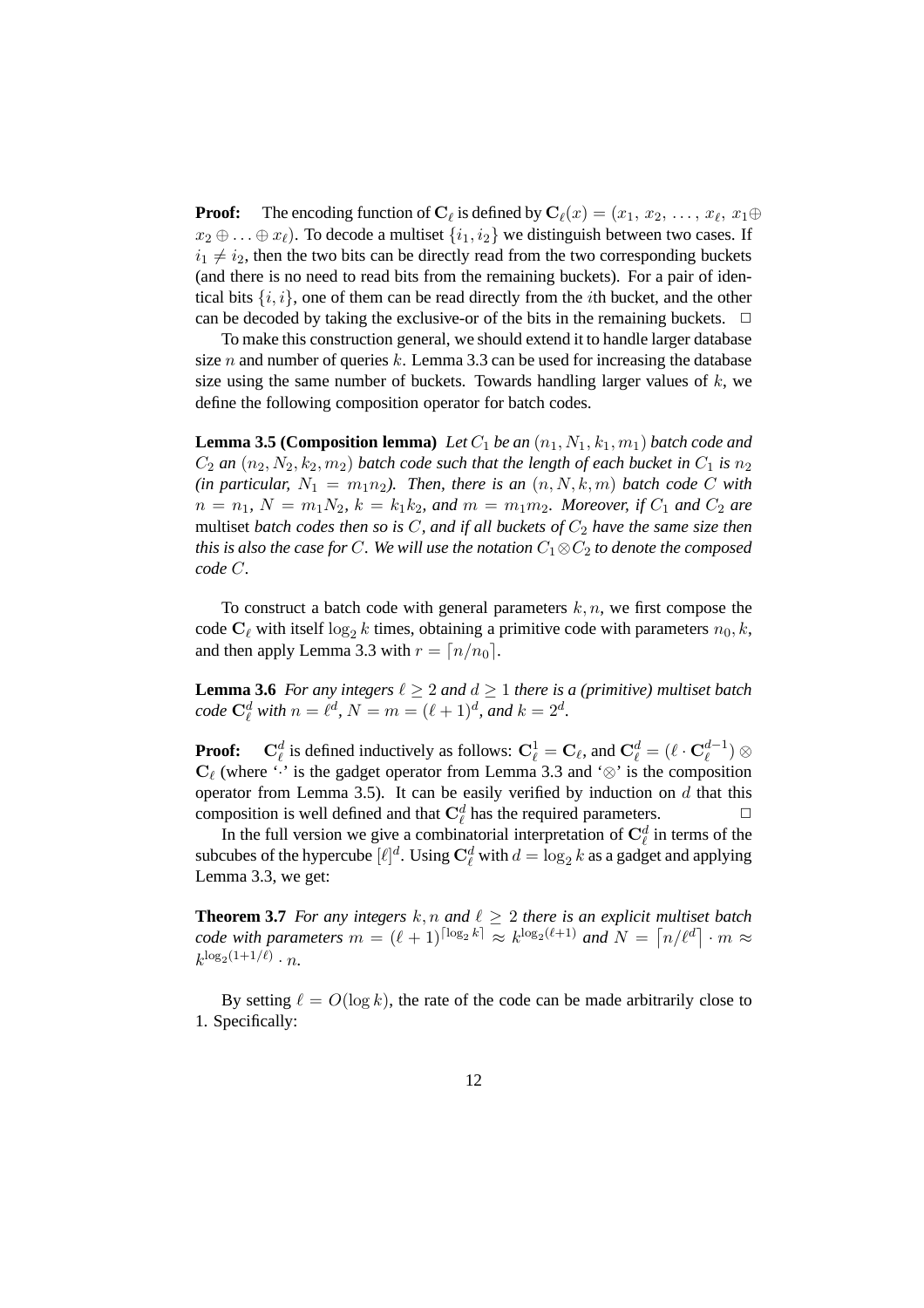**Corollary 3.8** *For any constant*  $\rho < 1$  *and integer* k *there is an integer*  $m(=$  $(k^{O_\rho(\log\log k)})$  such that for all sufficiently large n there is an  $(n, N, k, m)$  multiset *batch code with*  $n/N \geq \rho$ .

In the following sections we will be able to achieve a constant rate with  $m$ being polynomial in  $k$ .

#### **3.3 Batch Codes from Smooth Codes**

The notion of smooth decoding arose from the context of *locally-decodable* errorcorrecting codes [18]. Intuitively, a smooth code is one where any input symbol can be decoded by looking at a small subset of symbols, such that every symbol in the encoding is looked at with roughly the same probability. Formally, a  $q$ -query smooth code over  $\Sigma$  is defined by an encoding function  $C: \Sigma^n \to \Sigma^m$  together with a randomized, non-adaptive decoding procedure  $D$  satisfying the following requirement. For all  $x \in \Sigma^n$  and indices  $i \in [n]$ , we have that  $D^{C(x)}(i)$  always reads at most q symbols of  $C(x)$  and correctly outputs  $x_i$ . Moreover, for each  $j \in [m]$  the probability of  $C(x)_j$  being read by  $D^{C(x)}(i)$  is at most  $q/m$ . We will also consider *expected* q-query smooth codes, where the expected (rather than worst-case) number of queries made by  $D$  is bounded by  $q$ . In contrast to most of the literature on locally-decodable codes, we will typically be interested in smooth codes where q is quite large (say,  $q = O(n^c)$  for some  $0 < c < 1$ ).

We suggest two simple generic approaches for converting a smooth code into a primitive multiset batch code. In fact, both approaches do not modify the encoding function, and only make an oracle use of the smooth decoder.

The first approach applies the following greedy strategy. The batch decoder processes the items sequentially. For each item  $i_j$ , the smooth decoder is repeatedly invoked until it produces a q-tuple of queries that have not yet been used. The batch decoder reads the corresponding symbols and recovers  $x_{i_j}$ . This process continues until all  $k$  items have been successfully decoded. This approach yields the following theorem:

**Theorem 3.9** *Let*  $C : \Sigma^n \to \Sigma^m$  *be a q-query smooth code. Then*  $C$  *describes a primitive multiset batch code with the same parameters as the smooth code, where*  $k = |m/q^2|$ .

The gap between  $k = m/q^2$  and  $k = m/q$  (the best one could hope for) is significant when  $q$  is large. In particular, it makes Theorem 3.9 totally useless when  $q > m^{1/2}$ . In the next sections, we will see two cases where this gap can be narrowed down using specific properties of the underlying codes, and one where it cannot.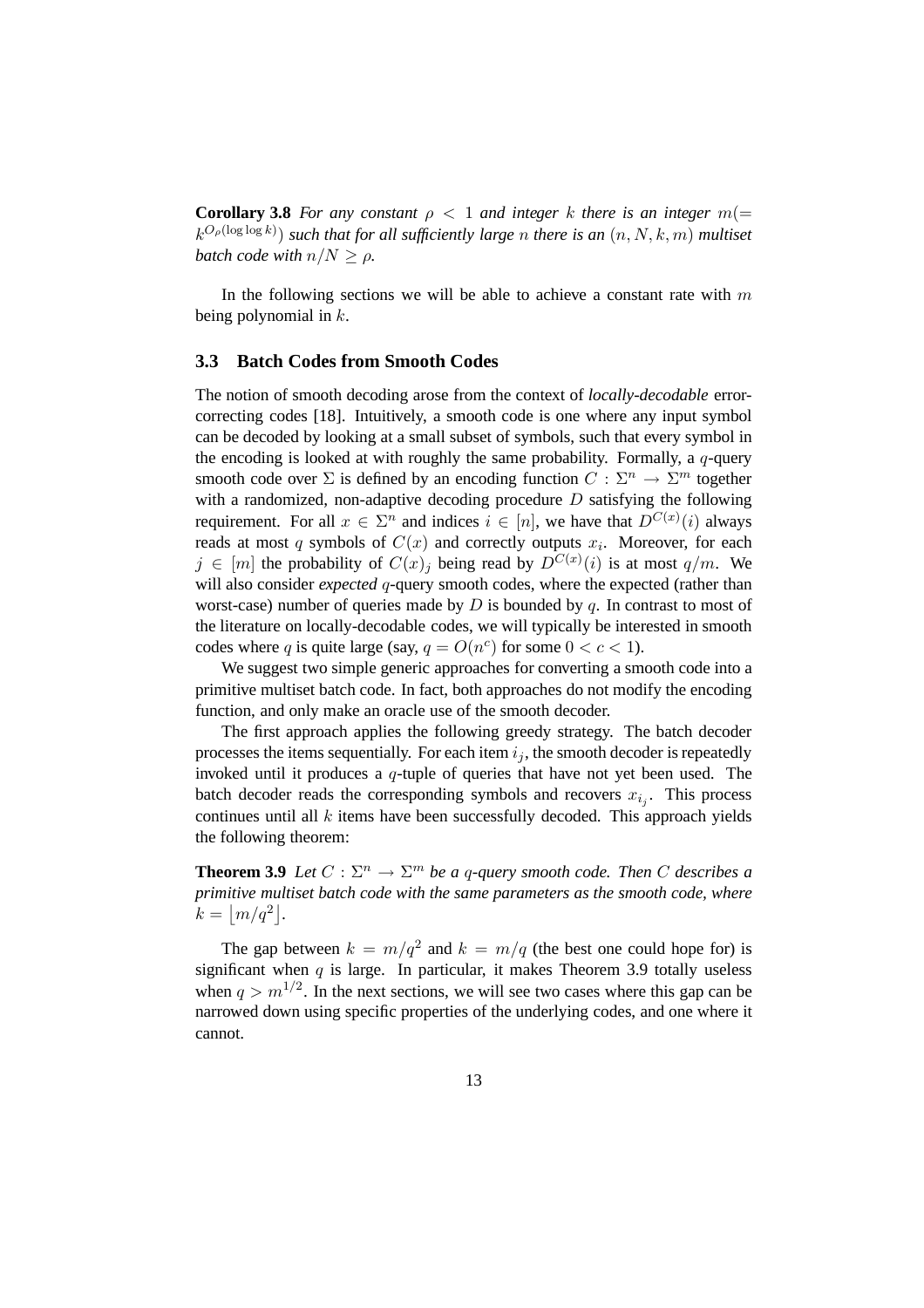When Theorem 3.9 cannot be used at all, the following alternative decoding strategy may be used. The batch decoder independently invokes the smooth decoder on each of the  $k$  items. Call such an experiment  $t$ -successful if no symbol is requested more than  $t$  times. Using a Chernoff bound and a union bound one can estimate the minimal  $t$  for which the experiment is  $t$ -successful with positive probability. For such t, the code may be viewed as a primitive  $(n, m, k, m, t)$  multiset batch code, which can be converted into a standard batch code using Lemma 2.4 and Lemma 3.3. An unfortunate byproduct of this conversion is that it decreases the rate of the code by a factor of  $t$ . Hence, the current approach is unsuitable for obtaining constant-rate batch codes with  $t = 1$ . An analysis of the second approach, applied to a typical range of parameters, gives the following.

**Theorem 3.10** *Let*  $C : \Sigma^n \to \Sigma^m$  *be a q-query smooth code. Then, for any* k *such that*  $kq/m > log m$ *, the code C describes a primitive*  $(n, m, k, m, t)$  *multiset* batch code over  $\Sigma$  with  $t = kq/m + 2(kq\log m/m)^{1/2}$ . Hence for the same  $t$  there *is also a primitive* (n, tm, k, tm) *multiset batch code.*

**Remark 3.11** Both of the above batch decoding algorithms (corresponding to Theorems 3.9, 3.10) are described as randomized Las-Vegas algorithms. However, they can be derandomized using limited independence. The same holds for randomized decoding algorithms that will be presented in the next sections.

We end this section by noting a weak converse of Theorem 3.9. The decoding procedure of an  $(n, m, k, m)$  primitive multiset batch code gives rise to an *expected*  $(m/k)$ -query smooth decoding procedure: to smoothly decode  $x_i$ , run the batch decoder on the multiset  $\{i, i, \ldots, i\}$ , and pick a random set  $S_i$  of buckets from the  $k$  disjoint sets allowing to decode  $x_i$ . We stress though that even the specific notion of a *primitive multiset* batch code is quite loosely related to smooth codes. Moreover, for general (non-primitive) batch codes, the above converse of Theorem 3.9 is essentially vacuous.

#### **3.4 Batch Codes from Reed-Muller Codes**

Reed-Muller (multivariate polynomial) codes are a well known example for smooth codes. Hence, one can apply the generic transformations from the previous section to get batch codes with related parameters. We will show that their special structure can be used to obtain significantly better batch decoding procedures.

Let  $\ell$  denote the number of variables, where  $\ell > 2$ , and d a bound on the total degree of the polynomials we consider. We use  $F$  to denote the field over which the code will be defined, where  $|F| \ge d + 2$ . We assume by default that  $|F|$  is not much larger than  $d + 2$  (e.g.,  $|F| = 2^{\lceil \log_2(d+2) \rceil}$ ).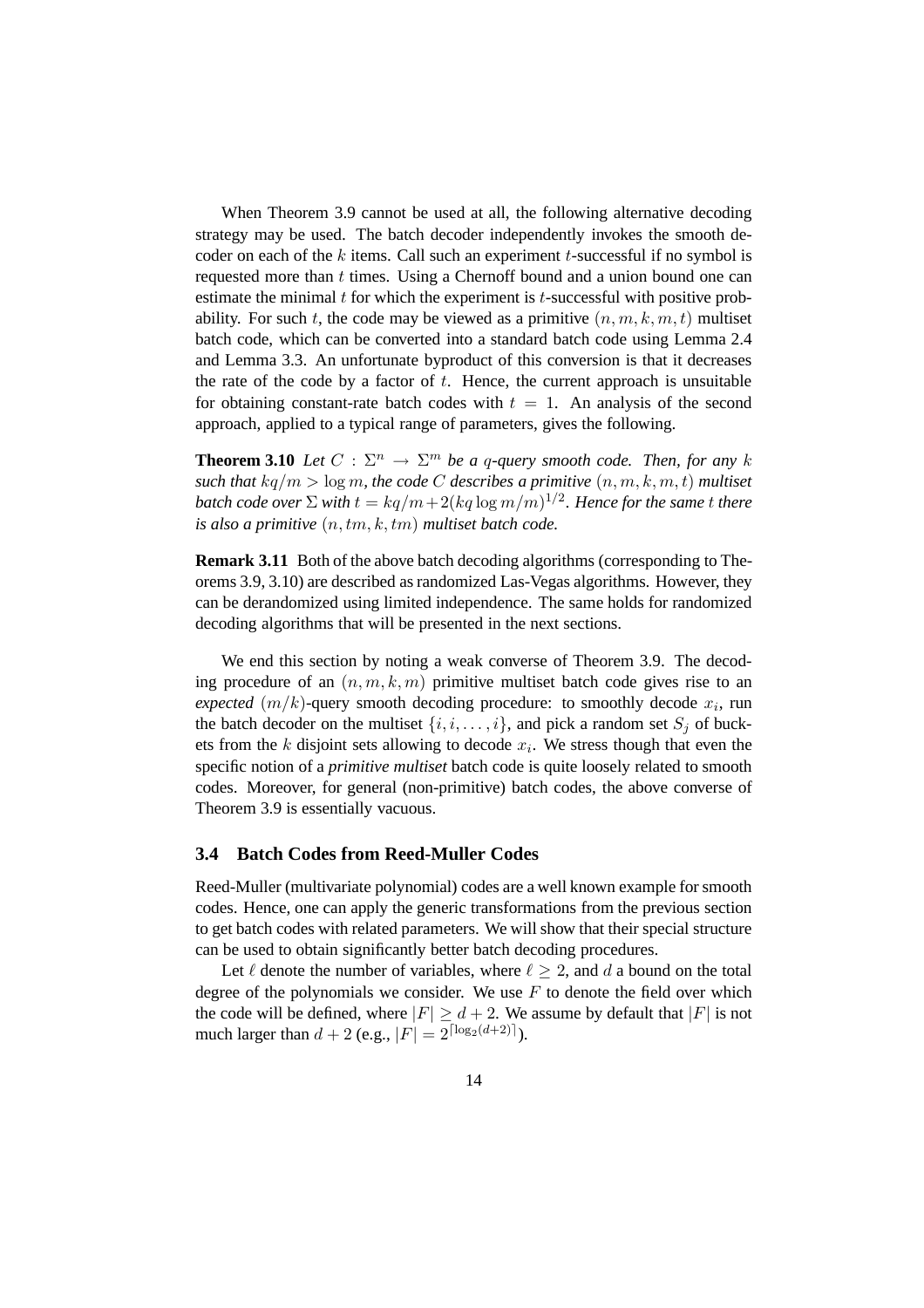Recall that the Reed-Muller (RM) code is defined as the evaluation of all degree *d* polynomials on all  $|F|^\ell$  evaluation points. Each such polynomial can be defined not only by picking (arbitrary) coefficients for each of the  $\binom{\ell+d}{d}$  $\binom{+d}{d}$  monomials of degree at most  $d$ , but also by picking (arbitrary) values of the polynomial evaluated at some specified subset S of  $\binom{\ell+d}{d}$  $\binom{+d}{d}$  points in  $F^{\ell}$ . The existence of such a subset of  $F^{\ell}$  is a simple consequence of the linear independence of the monomials of degree at most d, when viewed as vectors of their evaluations on  $F^{\ell}$ . Thus, we associate the  $n = \begin{pmatrix} \ell+d \\ d \end{pmatrix}$  $\binom{+d}{d}$  input values with the evaluations of a degree (at most) d polynomial at the points in S. Note that this yields a systematic code of length  $m = |F|^{\ell} = (\alpha d)^{\ell}$ . We refer to this code as an  $(\ell, d, F)$  RM code. For any constant  $\ell$ , the rate of the  $(\ell, d, F)$  RM code is roughly  $1/\ell!$  and its degree satisfies  $d = \Theta(m^{1/\ell}).$ 

We start by quoting the standard smoothness property of RM codes.

**Lemma 3.12** *Any*  $(\ell, d, F)$  *RM code* (with  $|F| \ge d + 2$ ) *is a q-query smooth code with*  $q = d + 1$ *.* 

Our first goal is to maximize the rate. Hence, we would like to use  $\ell = 2$ variables. However, in this case Lemma 3.12 gives smooth decoding with  $q =$  $\Theta(m^{1/2})$ , and so Theorem 3.9 can only support a constant k. The following specialized batch decoding procedure gets around this barrier and, more generally, obtains better asymptotic bounds on m in terms of k when  $\ell$  is small. The high-level geometric idea is to decode each target point using a random line passing through this point, where by slightly increasing the field size one can afford to "delete" all intersections between different lines. This yields the following theorem.

**Theorem 3.13** *For any constants*  $\beta, \epsilon > 0$ *, an*  $(\ell, d, F)$  *RM code with*  $|F| = \alpha d$ , *where*  $\alpha = 1 + \beta(1 + \epsilon)$  *and*  $d = \omega(\ell \log d)$ *, defines a primitive multiset batch code over* F with parameters  $n = \binom{\ell+d}{d}$  $\int_{d}^{+d}$ ,  $m = N = (\alpha d)^{\ell}$ , and  $k = \beta d(\alpha d)^{\ell-2}$ .

PARAMETERS ACHIEVED. The improved analysis yields the following for the case where  $\ell$  is constant: Let  $\beta$ ,  $\epsilon$  be set to arbitrarily small constants. The rate of the code then will be arbitrarily close to  $(1/\ell!)$ . On the other hand,  $m = O(k \cdot \ell!)$  $k^{1/(\ell-1)}$ ). In particular, this code is interesting even for the bivariate case. Again using Lemma 3.3, we obtain codes with rate arbitrarily close to  $1/2$ , and  $m =$  $O(k^2)$ . Note that the alphabet size for these codes is  $q = O(\log |F|) = O(\log k)$ . The alphabet can be turned to binary using Lemma 2.4, increasing  $m$  by a factor of  $q = O(\log k)$ .

Finally, by combining Lemma 3.12 with Theorem 3.10 one gets codes with sub-constant rate, but where  $m$  can be made very close to  $k$ :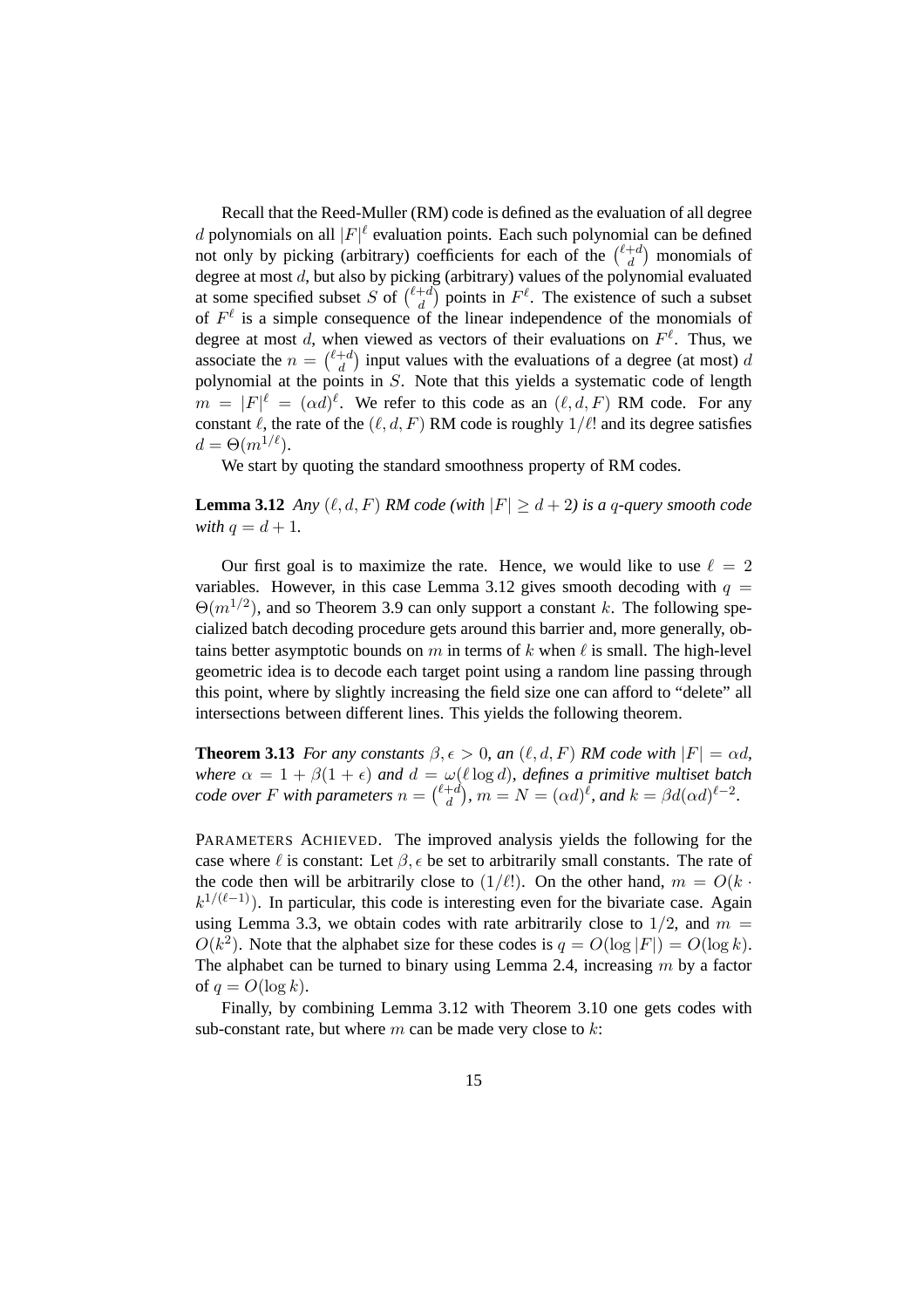**Theorem 3.14** *An*  $(\ell, d, F)$  *RM code defines a primitive multiset batch code over* F with parameters  $n = \begin{pmatrix} \ell + d \\ d \end{pmatrix}$  $\int_{d}^{+d}$ ),  $m = N = (\alpha d)^{\ell}$ ,  $k = \Omega((m \log m)/d)$ , and  $t = \log m$ .

PARAMETERS ACHIEVED. Suppose we set parameters as follows:  $\ell = \frac{\epsilon \log n}{\log \log n}$  $\log \log n$ and  $d = O(\log^{1+1/\epsilon} n)$ . Then the theorem above, together with Lemma 3.3, yields a multiset batch code with  $N = O(n \cdot k^{\epsilon})$ ,  $m = O(k \cdot \log^{1+1/\epsilon} k)$ , and  $t =$  $(1 + \epsilon) \log k$ . If we reduce t to 1 using Lemma 2.4, we obtain multiset batch codes with  $N = O(n \cdot k^{\epsilon} \log k)$ , and  $m = O(k \cdot \log^{2+1/\epsilon} k)$ . Note that the alphabet size for these codes is  $O(\log |F|) = O(\log \log k)$ . Using Lemma 2.4, the alphabet can be turned to binary, increasing m by a factor of  $O(\log \log k)$ .

#### **3.5 The Subset Code**

In this section we describe our final construction of batch codes. In contrast to all previous constructions, it will simultaneously achieve an arbitrary constant rate and keep  $m$  polynomial in  $k$ .

Let  $\ell, w$  be parameters, where  $0 < w < \ell$ . A typical choice of parameters will be  $w = \alpha \ell$  for some constant  $0 < \alpha < 1/2$ . While we are primarily interested in codes over the binary alphabet, it will be convenient to view the alphabet as an arbitrary Abelian group  $\Sigma$  (where  $\Sigma = Z_2$  by default).

The  $(\ell, w)$  *subset code* is a primitive batch code with  $n = \binom{\ell}{w}$  $\binom{m}{w}$  and  $N = m =$  $\sum_{j=0}^{w} \binom{\ell}{j}$  $\binom{\ell}{j}$ . We index each data item by a unique set  $T \in \binom{[\ell]}{w}$  $\binom{[l]}{w}$  and each bucket by a unique subset  $S \subseteq [\ell]$  of size at most w. The content of bucket S is defined by:  $Y_S \triangleq \sum_{T \supseteq S, |T|=w} x_T$ . That is, each bucket receives the sum (or exclusiveor) of the data items labelled by its supersets. Before describing a batch decoding procedure for the subset code, it will be instructive to analyze its performance as a smooth code.

**Definition 3.15** *For any*  $T \in \binom{[\ell]}{w}$  $\left[\begin{smallmatrix}\ell\cr w\end{smallmatrix}\right]$  and  $T'\subseteq T$ , let  $L_{T,T'}\stackrel{\scriptscriptstyle\it def}{=}\{S\subseteq [\ell]\,:\,S\cap T=\emptyset\}$  $T' \wedge |S| \leq w$ }. We will sometimes refer to  $L_{T,T'}$  as the space *defined by the point* T *and the* direction T 0 *.*

The following lemma follows immediately from the definition.

**Lemma 3.16** *If*  $T'$ ,  $T''$  are distinct subsets of T, then  $L_{T,T'} \cap L_{T,T''} = \emptyset$ *.* 

The following lemma is crucial for establishing the smoothness property of the subset code.

**Lemma 3.17** *For any*  $T \in \binom{[\ell]}{w}$  $\left[\begin{smallmatrix}\ell\| \ w\end{smallmatrix}\right]$  and  $T'\subseteq T$ , the item  $x_T$  *can be decoded by reading all values*  $Y_S$  *such that*  $S \in L_{T,T}$ *.*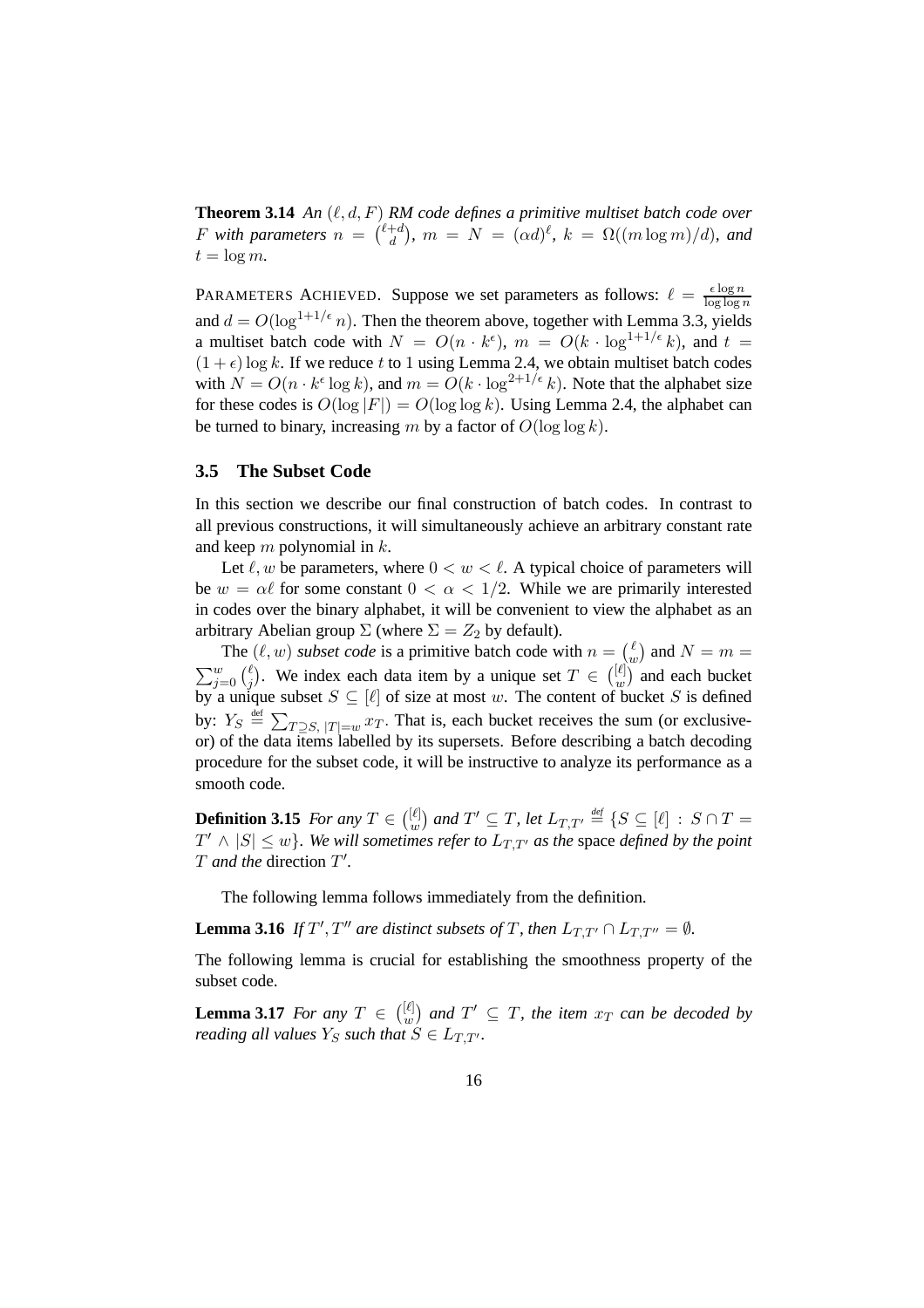**Proof:** Using the inclusion-exclusion principle, one may express  $x_T$  as a function of  $Y_{T'}$  and the values  $Y_S$  such that  $T' \subset S \nsubseteq T$  as follows:

$$
x_T = Y_{T'} - \sum_{j_1 \notin T} Y_{T' \cup \{j_1\}} + \sum_{j_1 < j_2, \ j_1, j_2 \notin T} Y_{T' \cup \{j_1, j_2\}} - \tag{1}
$$
\n
$$
\cdots + (-1)^{w - |T'|} \sum_{j_1 < \dots < j_{w - |T'|}, \ j_k \notin T} Y_{T' \cup \{j_1, \dots, j_{w - |T'|}\}}
$$

Note that the subsets  $S$  involved in the right hand side of Eq. (1) are precisely those in  $L_{T,T}$ .

**Lemma 3.18** *The*  $(\ell, w)$  *subset code is an expected*  $(m/2^w)$ *-query smooth code,* where  $m=\sum_{j=0}^w\binom{\ell}{u}$ w *.*

**Proof:** From the previous two lemmas, for each item  $x_T$  there are  $2^w$  disjoint spaces  $L_{T,T'}$  of values  $Y_s$ , from each of which  $x_T$  can be decoded. The smooth decoder can now proceed by picking  $T' \subset T$  at random, reading all the values  $Y_S$ such that  $S \in L_{TT'}$ , and recovering  $x_T$  from the values read. Since the spaces  $L_{T,T'}$  form a perfect tiling of all sets  $S \subset [\ell]$  such that  $|S| \leq w$ , the expected number of queries is exactly  $m/2^w$ . number of queries is exactly  $m/2^w$ .  $w$ .

We now look at the asymptotic parameters achieved by the subset code. Let  $H(\cdot)$  denote the binary entropy function. Set  $w = \alpha \ell$  for some  $0 < \alpha < 1/2$ .  $\sum_{j=0}^w {\ell \choose j}$ (Choosing  $\alpha < 1/2$  is necessary to ensure constant rate.) Using the approximation  $\binom{\ell}{j} \approx 2^{H(\alpha)\ell}$  and the inequality  $\binom{\ell}{w-1}$  $\binom{\ell}{w-1} \leq \frac{w}{\ell-w}$  $\frac{w}{\ell-w}\binom{\ell}{u}$  $\binom{\ell}{w}$  we get:

**Claim 3.19** *For any constant*  $0 < \alpha < 1/2$ *, the*  $(\ell, w = \alpha \ell)$  *subset code has length*  $m \approx 2^{H(\alpha)\ell}$  *and rate*  $n/m \ge 1 - \alpha/(1 - \alpha)$ *. It is an expected q-query smooth code with*  $q \approx m^{1-\alpha/H(\alpha)}$ *.* 

It follows that we cannot apply the generic transformations from Section 3.3 to get batch codes with a constant rate, regardless of the relation between  $k$  and  $m$ . Theorem 3.9 cannot be applied because  $q > m^{1/2}$  (and moreover, q is the *expected* number of queries). Theorem 3.10 cannot be applied because it results in codes with sub-constant rates.

BATCH DECODING THE SUBSET CODE. Given a multiset  $T_1, \ldots, T_k$  of items to be decoded, we would like to assign to each  $T_j$  a direction  $T'_j \subseteq T_j$  such that the spaces  $L_{T_1,T'_1}, \ldots, L_{T_k,T'_k}$  will be pairwise disjoint. One approach that comes to mind is to pick the directions  $T'_j$  uniformly at random independently of each other. However, it is easy to verify that if  $T_a, T_b$  are disjoint (or even nearly disjoint) then  $L_{T_a,T'_a}$  and  $L_{T_b,T'_b}$  will intersect with high probability. Another reasonable approach would be to greedily assign to each item  $T_j$  a direction  $T'_j$  of the highest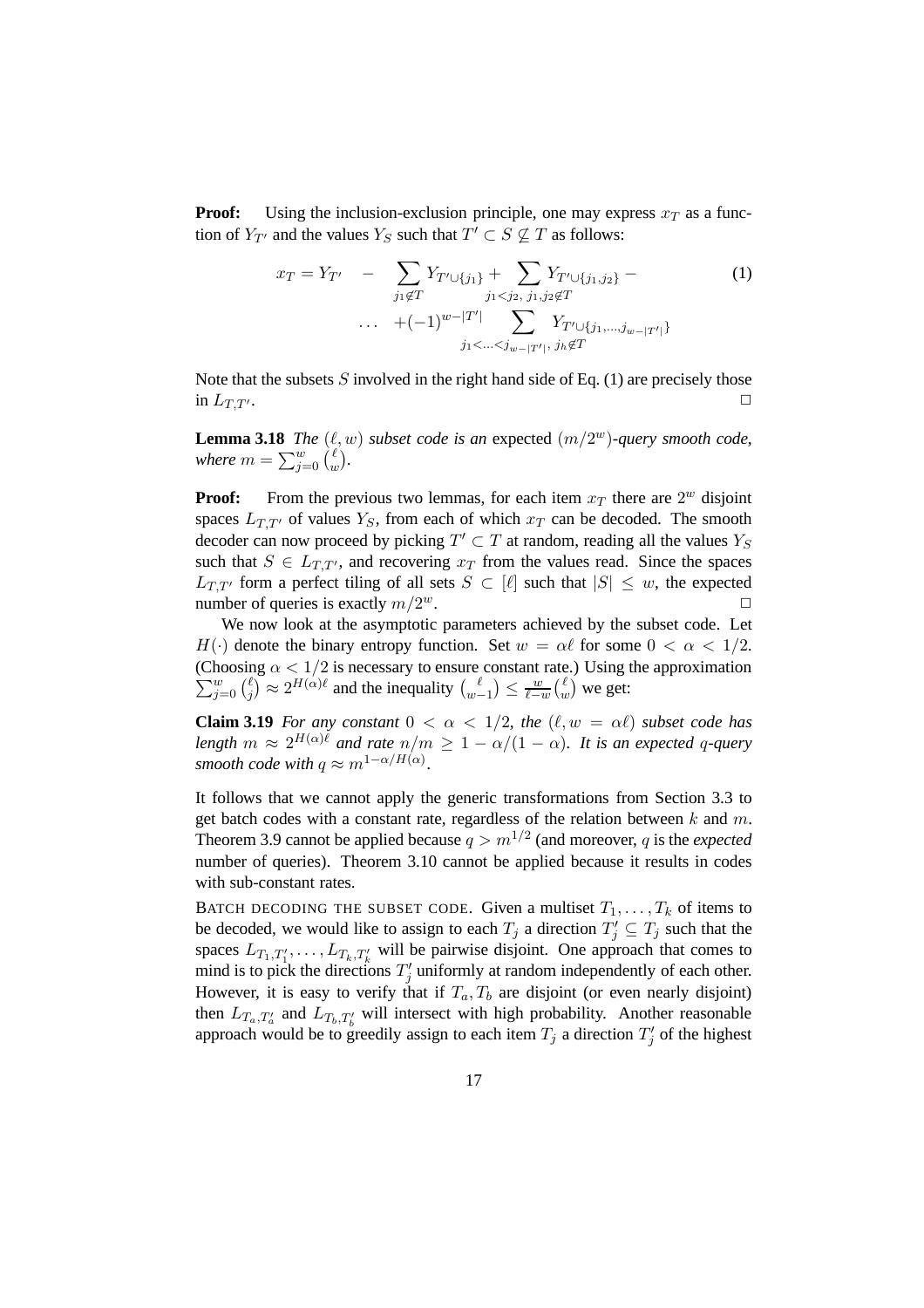available weight, such that no point in the space  $L_{T_j,T'_j}$  has been used before. (The advantage of heavy sets  $T'_j$  is the small size of the corresponding spaces.) This approach as well is too crude, since it may cause adjacent sets to totally block each other at an early stage of the process. However, these two approaches provide the intuition we need for our solution. The former approach works well whenever the sets are "not too far" from each other, whereas the latter approach works well whenever the sets are "not too close" to each other.

We combine the two approaches by picking each direction independently at random from a distribution which is biased towards heavy directions. Specifically, let each  $T'_j$  be obtained from  $T_j$  by selecting each element with probability 3/4. We analyze the probability that the spaces  $L_{T_a,T'_a}$  and  $L_{T_b,T'_b}$  intersect by first considering the case where  $T_a$ ,  $T_b$  are close, and then the case they are far.

**Lemma 3.20** *Suppose*  $|T_a \cap T_b| \leq w/3$ *. Then*  $Pr[L_{T_a,T'_a} \cap L_{T_b,T'_b} \neq \emptyset] = 2^{-\Omega(w)}$ *.* 

**Proof:** The random variable  $|T'_a \cup T'_b|$  is larger than a binomial variable with  $5w/3$  trials and success probability 3/4. By Chernoff's bound,  $Pr[|T_a' \cup T_b'|] \le$  $|w| < 2^{-\Omega(w)}$ . The lemma follows by noting that whenever  $|T'_a \cup T'_b| > w$ , the spaces  $L_{T_a,T'_a}$  and  $L_{T_b,T'_b}$  must be disjoint.

**Lemma 3.21** *Suppose*  $|T_a \cap T_b| > w/3$ *. Then*  $Pr[L_{T_a,T'_a} \cap L_{T_b,T'_b} \neq \emptyset] = 2^{-\Omega(w)}$ *.* 

**Proof:** For the spaces  $L_{T_a,T'_a}$  and  $L_{T_b,T'_b}$  to intersect, the sets  $T'_a$  and  $T'_b$  must contain precisely the same elements from the intersection  $T_a \cap T_b$ . The probability of the latter event is clearly bounded by  $2^{-\Omega(w)}$ .  $\Box$ 

By combining Lemmas 3.20, 3.21 and taking the union over all  $\binom{k}{2}$  $\binom{k}{2}$  bad events we may conclude that there is an efficient (Las-Vegas) algorithm for batch decoding  $k = 2^{\Omega(w)}$  items. Substituting the code parameters we get:

**Theorem 3.22** *For any*  $0 < \alpha < 1/2$ *, k, and sufficiently large*  $\ell$ *, the*  $(\ell, w = \alpha \ell)$ *subset code is a primitive multiset batch code with*  $m \approx 2^{H(\alpha)\ell}$ , rate  $n/m \geq$  $1 - \alpha/(1 - \alpha)$ , and batch size  $k = 2^{\Omega(w)} = m^{\Omega(\alpha/H(\alpha))}$ .

Finally, using Lemma 3.3 we obtain non-primitive codes with an arbitrarily high constant rate and  $m = \text{poly}(k)$ .

**Corollary 3.23** *For every*  $\rho < 1$  *there is some*  $c > 1$  *such that for every* k and *sufficiently large n there is an*  $(n, N, k, m)$  *multiset batch code with rate*  $n/N \ge \rho$ *and*  $m = O(k^c)$ *.*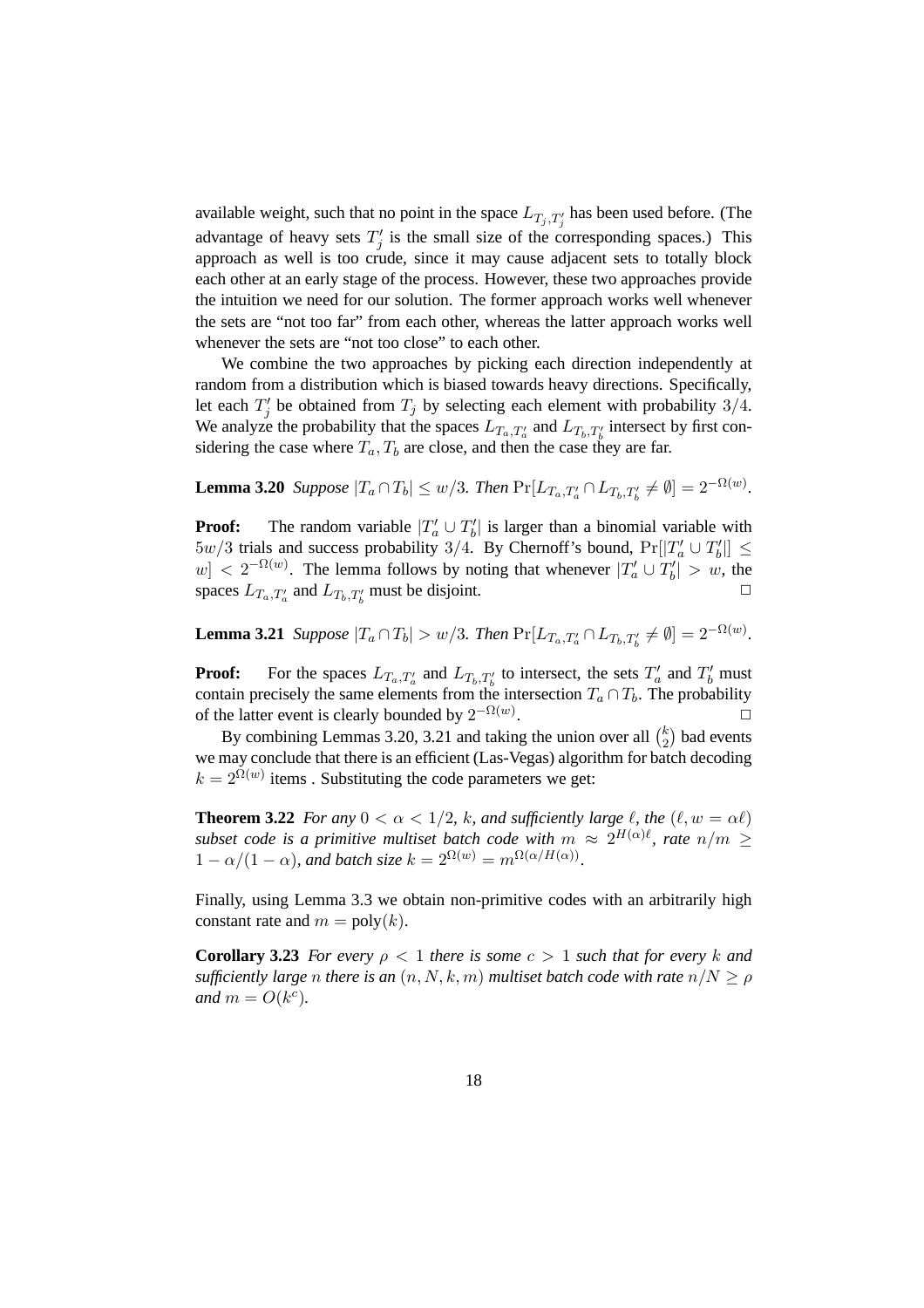#### **3.5.1 Relation with binary Reed Muller codes**

The subset code may be viewed as a subcode of the binary Reed-Muller code. Specifically, when  $\Sigma = Z_2$  the  $(\ell, w)$  subset code is defined by the  $\ell$ -variate polynomials over  $Z_2$  whose monomials all contain *exactly*  $d = \ell - w$  distinct variables (rather than *at most* d variables). Because of this restriction, one can truncate all evaluation points of weight less than d.

It is thus natural to compare the performance of subset codes to binary RM codes. It is implicit in a recent work of Alon et al. [2] that the binary Reed-Muller code defined by all  $\ell$ -variate polynomials of degree (at most) d is  $(2^{d+1} - 2)$ smooth. However, we show that when  $d > \ell/2$  (which is necessary for achieving rate above  $1/2$ ) any systematic<sup>10</sup> binary RM code cannot be batch decoded.

**Claim 3.24** *Let* C *be a systematic binary Reed Muller code defined by*  $\ell$ *-variate degree-d polynomials where*  $d > l/2$ *. Then, viewed as a primitive multiset batch code,*  $C$  *does not support decoding even*  $k = 3$  *items.* 

**Proof:** Let  $p_x$  denote the polynomial encoding x. Let  $i \in [n]$  and  $v \in Z_2^{\ell}$ be such that for all x we have  $p_x(v) = x_i$ . (Such i exist since C is systematic.) Let  $S_1, S_2, S_3$  denote the disjoint subsets of evaluation points used for decoding the multiset  $\{i, i, i\}$ . By linearity we may assume wlog that for each  $S_i$ , the bit  $x_i$  can be decoded by taking the *sum* (over  $Z_2$ ) of the evaluations of  $p_x$  on points in S<sub>j</sub>, and by disjointness of the sets we may assume that  $v \notin S_1 \cup S_2$ . Let  $S'_1 = S_1 \cup \{v\}$  and  $S'_2 = S_2 \cup \{v\}$ . It follows that the characteristic vectors of  $S_1, S_2$  are codewords in the dual code, hence each contains the evaluations of a degree- $(\ell - d - 1)$  polynomial on all points in  $Z_2^{\ell}$ . (The dual code of a binary  $\ell$ -variate RM code of degree d is a binary  $\ell$ -variate RM code of degree  $\ell - d - 1$ , cf. [22].) Let  $q_1, q_2$  denote the polynomials of the dual code corresponding to  $S'_1, S'_2$ . Since  $S'_1 \cap S'_2 = \{v\}$  the polynomial  $q_1q_2$  must evaluate to 1 on v and to 0 on all other points. Note that the unique polynomial satisfying this has degree  $\ell$ . But since  $d > l/2$ , the degree of  $q_1q_2$  must be less than  $l - a$  contradiction.  $\Box$ 

## **4 Negative Results**

In the full version of this paper we obtain several simple lower bounds for batch codes, some of which are tight for their setting of parameters. Summarizing, our bounds cover the following cases:

<sup>&</sup>lt;sup>10</sup>Recall that a code is systematic if each entry of x appears in some fixed position of the encoding. In fact, it suffices in the following that *some* entry of x appear as an entry of the encoding.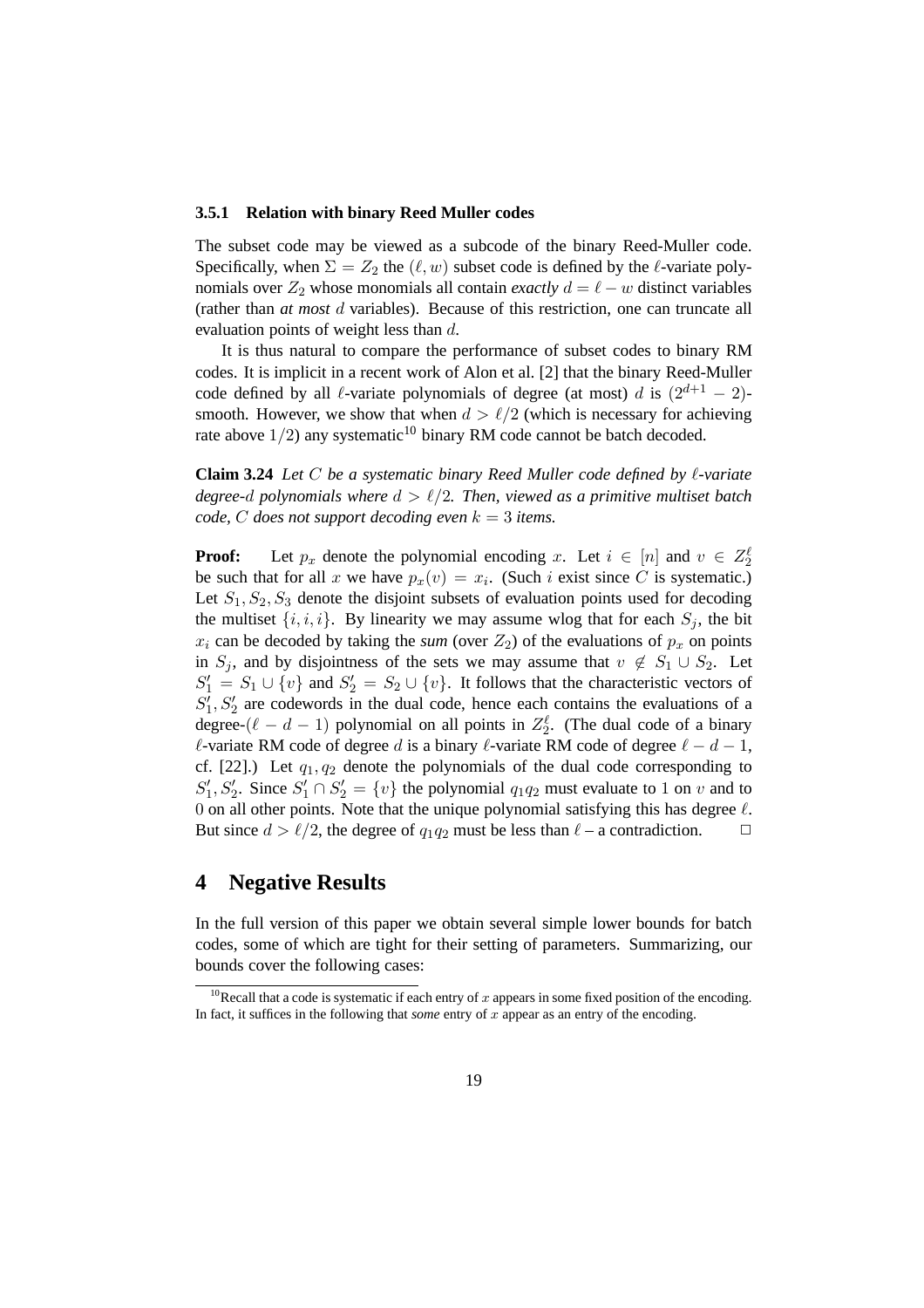- First, we show a general bound for *multiset* batch codes, relating their rate and  $k$  to the minimum distance of the batch code treated as an error-correcting code. Then, we go on to study cases when  $m$  is close to  $k$ :
- We show that if one is only willing to have  $m = k$  servers, then the trivial  $N = nk$  bound is essentially optimal.
- For *multiset* batch codes, we observe (trivially) that  $N > (2k m)n$  holds. For the special case of exactly one additional server  $(m = k + 1)$ , we further improve this bound to  $N \ge (k - 1/2)n$ , and show that this is tight. In particular, this shows that the simple " $(L, R, L \oplus R)$ " batch code mentioned in the introduction is optimal for the case  $m = 3, k = 2$ .
- All our constructions of multiset batch codes go through *primitive* batch codes. However, we show that this is *not* without loss of generality, because for primitive codes, a stronger bound holds. In general, in order to have  $N < kn$ , we show that  $m \geq \lfloor (3k + 1)/2 \rfloor$ . This is also tight, and the resulting primitive batch code for this value of m has  $N/n = \frac{1}{2}$  $\frac{1}{2}[(3k+1)/2].$

All formal statements and proofs can be found in the full version. Below we give a representative lower bound proof, establishing the tightness of the " $(L, R, L \oplus$ R)" construction from the Introduction.

**Theorem 4.1** *Let* C *be an*  $(n, N, 2, 3)$  *multiset batch code. Then,*  $N \ge 1.5n$ *.* 

**Proof:** We consider only multisets of two identical queries i. For each such pair, the decoder should recover  $x_i$  from two disjoint subsets of buckets. Hence, for each *i* there is a bucket  $b_i$ , such that  $x_i$  can be decoded in two possible ways: (1) by reading one bit from  $b_i$ ; (2) by reading one bit from each of the remaining buckets.

For  $j = 1, 2, 3$ , let  $n_j$  count the number of indices i such that  $b_i = j$ . Let X be a uniformly distributed string (from  $\{0, 1\}^n$ ) and  $X_j$  its restriction to the bits i such that  $b_i = j$ . Note that  $H(X_i) = n_i$ . Let  $(B_1, B_2, B_3)$  denote the joint distribution  $C(X)$ , where  $B_i$  is the content of bucket j.

We are now ready to derive the lower bound. We have assumed that all bits in  $X_1$  can be recovered from  $B_2, B_3$ . Since  $X_1$  is independent of  $X_2, X_3$ , we have:

$$
n_1 \leq H(B_2B_3 | X_2X_3)
$$
  
=  $H(B_2 | X_2X_3) + H(B_3 | B_2X_2X_3)$   
 $\leq H(B_2 | X_2) + H(B_3 | X_3)$  (2)

Similarly,

$$
n_2 \le H(B_1 \mid X_1) + H(B_3 \mid X_3) \tag{3}
$$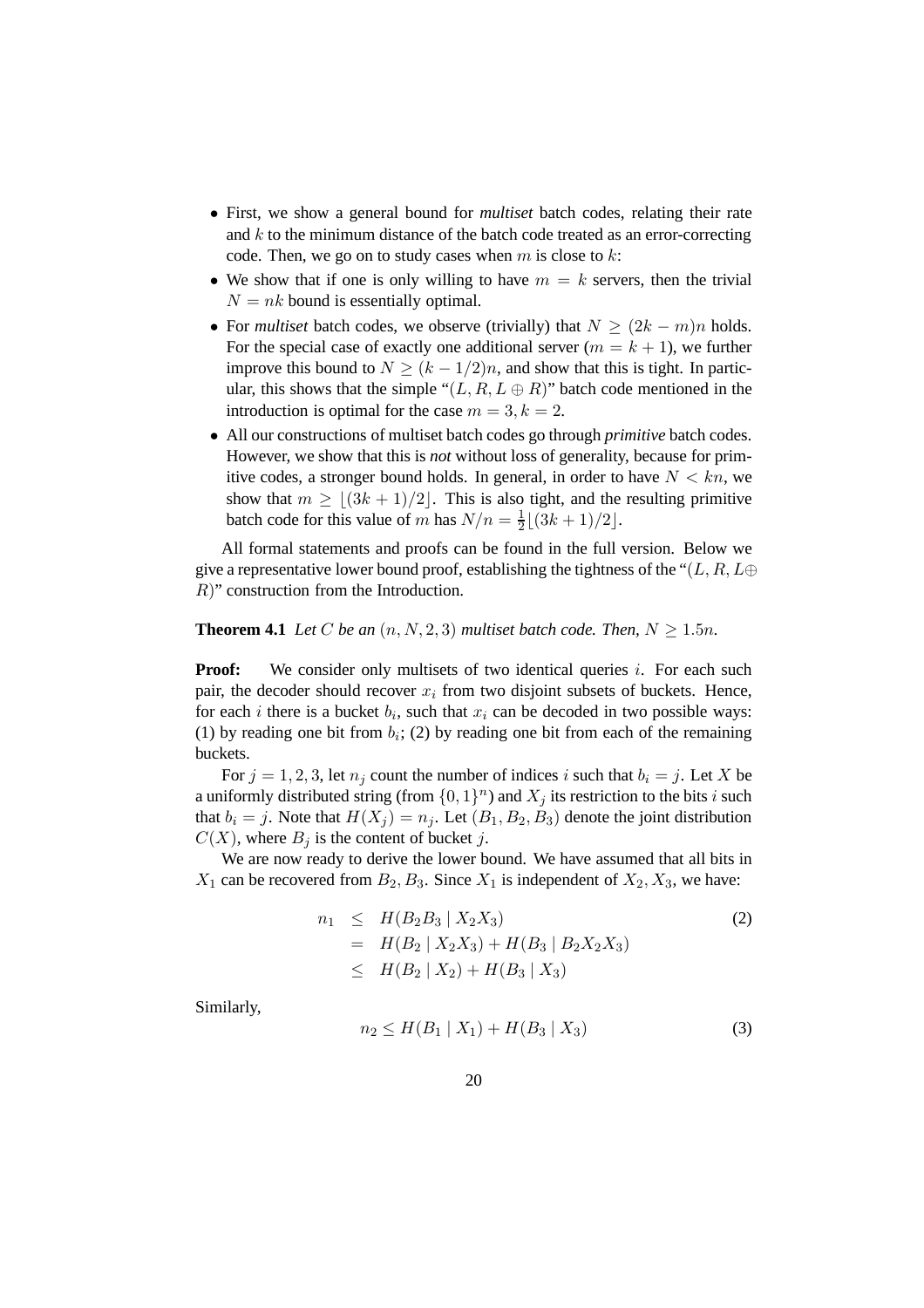$$
n_3 \le H(B_1 \mid X_1) + H(B_2 \mid X_2) \tag{4}
$$

Summing Eq. 2,3,4, we have:

$$
n = n_1 + n_2 + n_3 \le 2 \left( \sum_{j=1}^{3} H(B_j \mid X_j) \right)
$$
 (5)

Finally, since

$$
H(B_j) = I(B_j; X_j) + H(B_j | X_j) = n_j + H(B_j | X_j)
$$

by summing over  $j$  and substituting Eq. 5 we get:

$$
H(B_1) + H(B_2) + H(B_3) \ge 1.5n
$$

as required.  $\Box$ 

### **5 Cryptographic Applications**

In this section we describe the application of batch codes for amortizing the time complexity of private information retrieval (PIR),  $\binom{n}{1}$  $\binom{n}{1}$ -OT, and related cryptographic protocol problems. We refer the reader to Section 1.3 for background on the PIR problem and relevant previous work.

**Amortized PIR.** Recall that a PIR protocol allows a user  $U$  to retrieve the *i*-th bit (more generally, the *i*-th item) from a database x of length n while keeping the value  $i$  private. (The following discussion applies to both the computational setting for PIR, where typically there is only a single server holding  $x$ , and the information-theoretic setting where  $x$  is held by several servers.) We consider the  $\binom{n}{k}$  $\binom{n}{k}$ -PIR problem where the user is interested in retrieving k bits from the n-bit string x. This problem can obviously be solved by picking an arbitrary PIR protocol  $P$  and invoking it (independently) k times. The complexity of the resulting protocol is  $k$  times that of  $\mathcal{P}$ ; in particular, the servers' time complexity is at least  $k \cdot n$ . Our goal is to obtain significant savings in the time complexity in comparison to the above naive solution, while only moderately increasing the communication complexity.

We start by observing that such an amortization can be achieved using *hashing*. This can be done with various choices of parameters; we outline a typical solution of this kind. The user, holding indices  $i_1, \ldots, i_k$  of items it would like to retrieve, picks at random a hash function  $h : [n] \to [k]$  from an appropriate family H. (The

and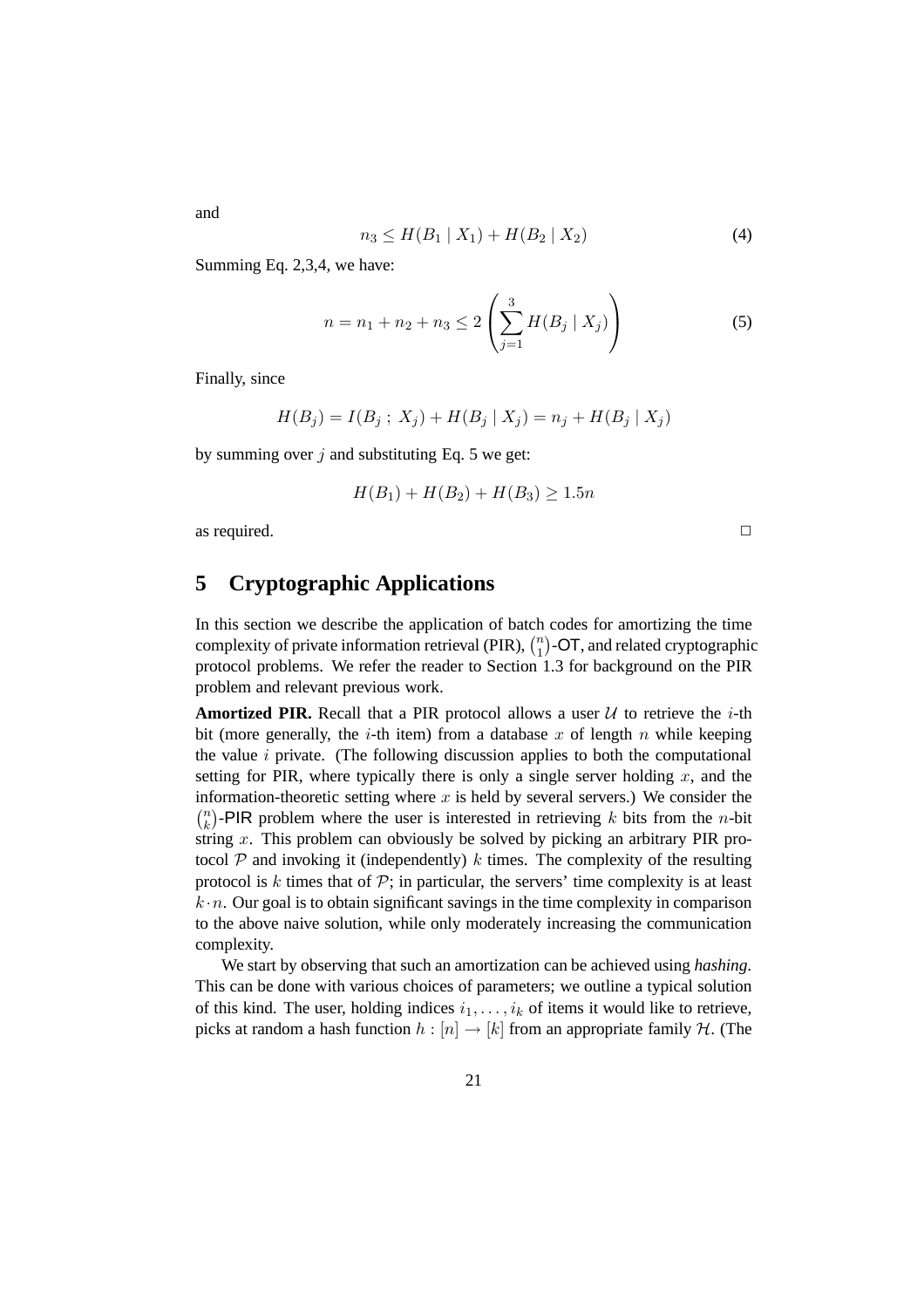choice of h is independent of the indices  $i_1, \ldots, i_k$ .) It sends h to the server(s) and from now on both the user and the server(s) use h as a random partition of the indices of x into k buckets of size (roughly)  $n/k$ . This ensures that, except with probability  $2^{-\Omega(\sigma)}$ , the number of items hashed to any particular bucket is at most  $\sigma$  log k. Next, to retrieve the k indices of x, the user applies the PIR protocol P to each bucket  $\sigma \log k$  times. Except for  $2^{-\Omega(\sigma)}$  probability, it will be able to retrieve all  $k$  items. It is not hard to see that the above hashing-based solution indeed achieves the desired amortization effect: the total size of all databases on which we invoke PIR is only  $\sigma \log k \cdot n$ , in comparison to kn in the naive solution.

The above hashing-based method has several disadvantages. First, even if the original PIR scheme is perfectly correct, the amortized scheme is not. (Alternatively, it is possible to modify this solution so that perfect correctness will be achieved, but at the expense of losing perfect privacy.) Second, the computational overhead over a single PIR invocation involves a multiplicative factor of  $\sigma \log k$ – this is undesirable in general, and in particular makes this solution useless for small values of  $k$ . Finally, for efficiency reasons it might be necessary to reuse  $h$ , e.g., to let the server pick it once and apply it to the database in a preprocessing stage; however, for any fixed h there is (an efficiently computable) set of queries for which the scheme will fail.

Below, we show that *batch codes* provide a general reduction from  $\binom{n}{k}$  $\binom{n}{k}$ -PIR to standard  $\binom{n}{1}$  $\binom{n}{1}$ -PIR which allows to avoid the above disadvantages. More specifically, to solve the  $\binom{n}{k}$  $\binom{n}{k}$ -PIR problem, we fix some  $(n, N, k, m)$  batch code which will be used by the server(s) to encode the database  $x$ . The user, given the  $k$  indices  $i_1, \ldots, i_k$  that it wants to retrieve, applies the code's batch-decoding procedure to that set; however, rather than directly read one bit from each bucket, it applies the PIR protocol  $P$  on each bucket to retrieve the bit it needs from it while keeping the identity of this bit private. Denoting by  $C(n)$  and  $T(n)$  the communication and time complexity of the underlying PIR protocol  $P$  and by  $N_1, \ldots, N_m$  the sizes of buckets created by the batch code, the communication complexity of this solution is  $\sum_{i=1}^{m} C(N_i)$  and its time complexity is  $\sum_{i=1}^{m} T(N_i)$ .<sup>11</sup> This reduction is *perfect* in the sense that it does not introduce any error nor compromise privacy. Hence, it can be applied to both information-theoretic and computational PIR protocols.

Batch codes may also be applied towards amortizing the *communication complexity* of PIR. This implies significant asymptotic savings in the informationtheoretic setting, but is less significant in the computational setting (since there the communication complexity of retrieving a single item depends very mildly on

 $11$  For the purpose of this analysis, we ignore the computational overhead incurred by the encoding and decoding procedures. It is important to note though that encoding is applied to x only once (as long as the database is not changed) and that the cost of decoding, including the decision of which bit to read from each bucket, is quite small in our constructions.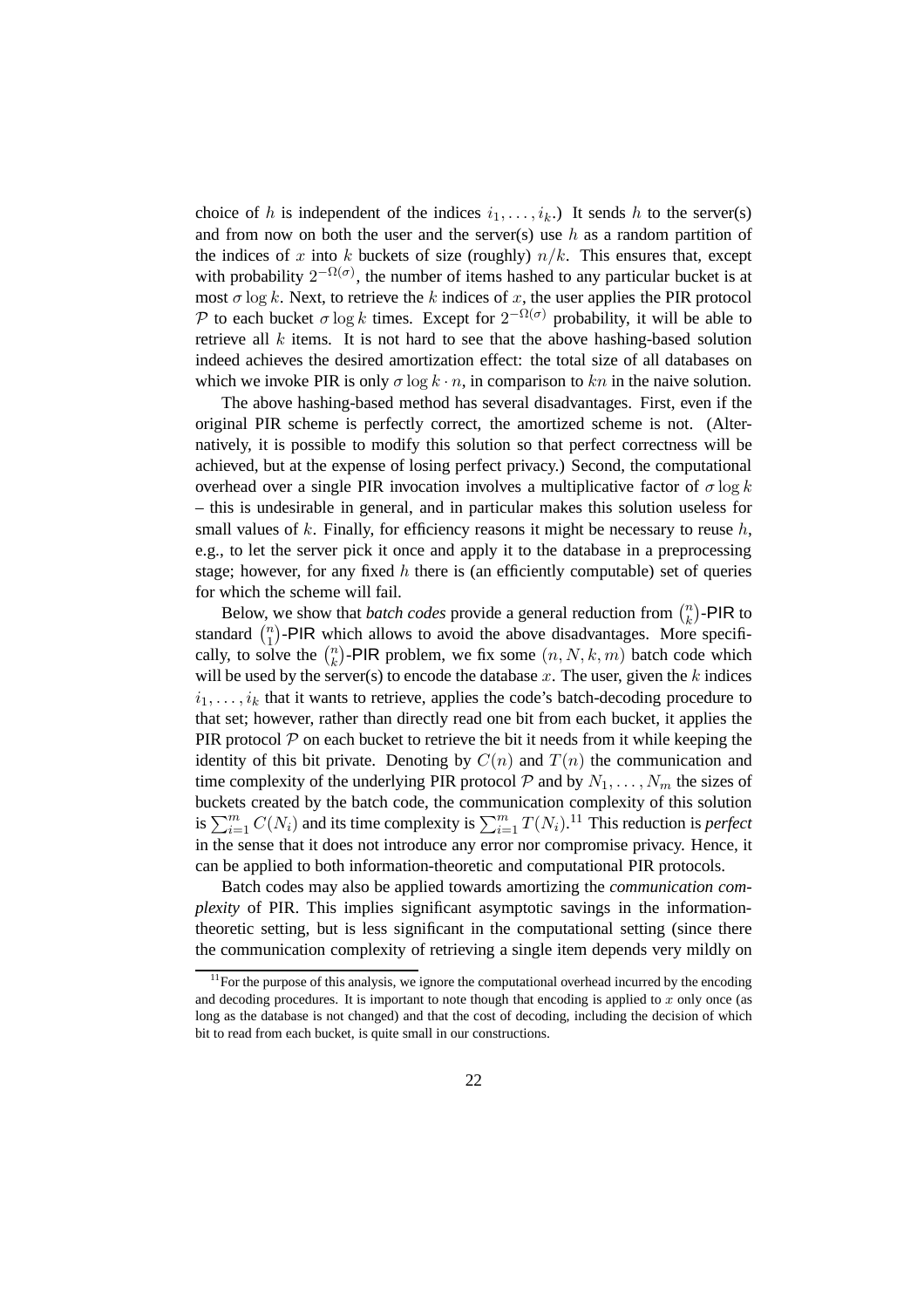**Two additional consequences for PIR.** In addition to the direct application of batch codes to amortizing the cost of PIR, our techniques (specifically, the constructions of very short smooth codes) have two qualitatively interesting applications to PIR. The first is to PIR with preprocessing. In the model considered in [5], the servers preprocess the database in order to reduce the time it takes to answer a user's query. In contrast to the question of amortized PIR considered here, the savings in the time complexity should apply to each single query (rather than to a batch of queries together). The goal in this model is to minimize time, extra storage (in excess of  $n$ ), and communication. The subset code construction yields the following interesting corollary: there exist PIR protocols with preprocessing in which all three quantities are *simultaneously* sublinear.

The idea is the following. Let  $C(x)$  be the  $(\ell, w)$  subset-encoding of the database x. It follows from the proof of Lemma 3.18 that the code is *perfectly* smooth, in the sense that its smooth decoding procedure probes each bit in the encoding with *exactly* the same probability. Hence, one can obtain PIR protocol with preprocessing as follows. At the preprocessing stage, compute  $C(x)$  and store a *single* bit of the encoding at each server. (Note that this approach is radically different from the one in [5], where at least n bits are stored at each of a small number of servers.) Applying the smooth decoding procedure, the user approaches only the servers storing the bits it needs to read. Thus, the communication complexity is equal to the query complexity of the decoder. Privacy follows directly from the perfect smoothness requirement: each individual server is approached with equal probability, independently of the retrieved item i.

By Lemma 3.18, the expected number of bits read by the smooth decoder is  $q =$  $m/2^w$ , where  $m = \sum_{j=0}^w {\bar\binom{\ell}{j}}$  $\binom{\ell}{j}$  is the length of the code (or the total storage). Also,  $n = \binom{\ell}{n}$  $\int_{w}^{\ell}$  is the length of the database. By an appropriate choice of parameters (e.g.,  $w = \sqrt{\ell}$ ) we have sublinear extra storage  $(m = \sum_{j=0}^{w} {\ell \choose j}$  $\binom{\ell}{j} = (1 + o(1))n$ , and sublinear communication complexity and time complexity  $(q = m/2^w = o(n))$ .

Another interesting corollary is that sublinear-communication information-theoretic PIR is possible even when the total number of bits stored at the servers is significantly smaller than  $2n$ . In all previous information-theoretic protocols from the literature, each server stores at least  $n$  bits of data (even when these bits are not necessarily physical bits of  $x$  [14, 5]), hence the minimal amount of possible storage is at least 2n.

Applications to Oblivious Transfer and to other protocol problems.  $\binom{n}{k}$  $\binom{n}{k}$ -OT (*k*-out-of-*n* Oblivious Transfer) strengthen  $\binom{n}{k}$  $\binom{n}{k}$ -PIR by requiring that the user does not learn any information about  $x$  other than the  $k$  (physical) bits that it chose to retrieve [26, 12, 16]. Note that the above reduction from  $\binom{n}{k}$  $\binom{n}{k}$ -PIR to  $\binom{n}{1}$  $\binom{n}{1}$ -PIR

 $n$ ).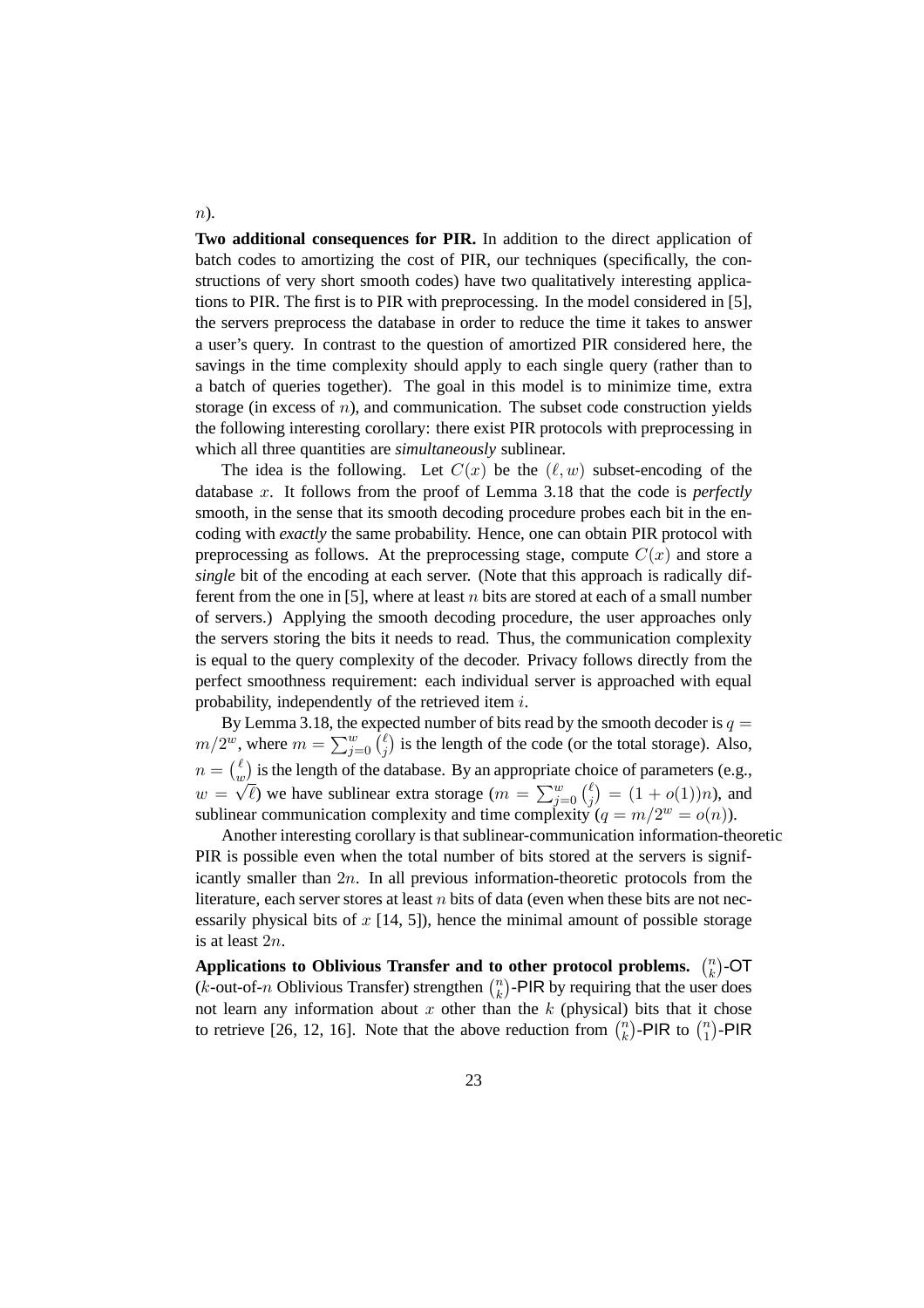(using batch codes) cannot be directly applied for reducing  $\binom{n}{k}$  $\binom{n}{k}$ -OT to  $\binom{n}{1}$  $\binom{n}{1}$ -OT, since it allows the user to get m bits of information (rather than  $k$ ), and even these are not necessarily physical bits of  $x$ . However, it is possible to obtain similar amortization for  $\binom{n}{k}$  $\binom{n}{k}$ -OT by using efficient reductions from this primitive to  $\binom{n}{k}$  $\binom{n}{k}$ -PIR (e.g., using [15, 24, 25, 19, 11]). Thus, the application of batch codes carries over to the  $\binom{n}{k}$  ${k \choose k}$ -OT primitive as well.

PIR is a useful building blocks in other cryptographic protocols. In particular, PIR has been used for various special-purpose secure computation tasks such as keyword search [10], distance approximations [13], statistical queries [7], and even for generally compiling a class of communication-efficient protocols into secure ones [23]. Most of these applications can benefit from the amortization results we obtain for PIR, at least in certain scenarios. For instance, in the keyword search application the cost of searching several keywords by the same user is amortized to the same extent as for the underlying PIR primitive.

**Acknowledgements.** We thank Amos Beimel and the anonymous reviewers for helpful comments.

### **References**

- [1] M. Ajtai, J. Komlos, and E. Szemeredi. Deterministic simulation in LOGSPACE. In *Proc. 19th STOC*, pages 132-140, 1987.
- [2] N. Alon, T. Kaufman, M. Krivelevich, S. Litsyn, and D. Ron. Testing low-degree polynomials over GF(2). In *Proc. RANDOM 2003*, pages 188-199.
- [3] D. Beaver and J. Feigenbaum. Hiding instances in multioracle queries. In *Proc. 7th STACS*, LNCS 415, pages 37–48, 1990.
- [4] A. Beimel, Y. Ishai, E. Kushilevitz, and J.-F. Raymond. Breaking the  $O(n^{1/(2k-1)})$  Barrier for Information-Theoretic Private Information Retrieval. In *Proc. 43rd FOCS*, pages 261-270, 2002.
- [5] A. Beimel, Y. Ishai, and T. Malkin. Reducing the servers' computation in private information retrieval: PIR with preprocessing. In *Proc. CRYPTO 2000*, LNCS 1880, pages 56–74. To appear in *Journal of Cryptology*.
- [6] C. Cachin, S. Micali, and M. Stadler. Computationally private information retrieval with polylogarithmic communication. In *Proc. EUROCRYPT '99*, LNCS 1592, pages 402–414.
- [7] R. Canetti, Y. Ishai, R. Kumar, M. Reiter, R. Rubinfeld, and R. Wright. Selective Private Function Evaluation with Applications to Private Statistics In *Proc. 20th PODC*, pages 293- 304, 2001.
- [8] M. Capalbo, O. Reingold, S. Vadhan, and A. Wigderson. Randomness Conductors and Constant-Degree Expansion Beyond the Degree/2 Barrier. In *Proc. 34th STOC*, pages 659- 668, 2002.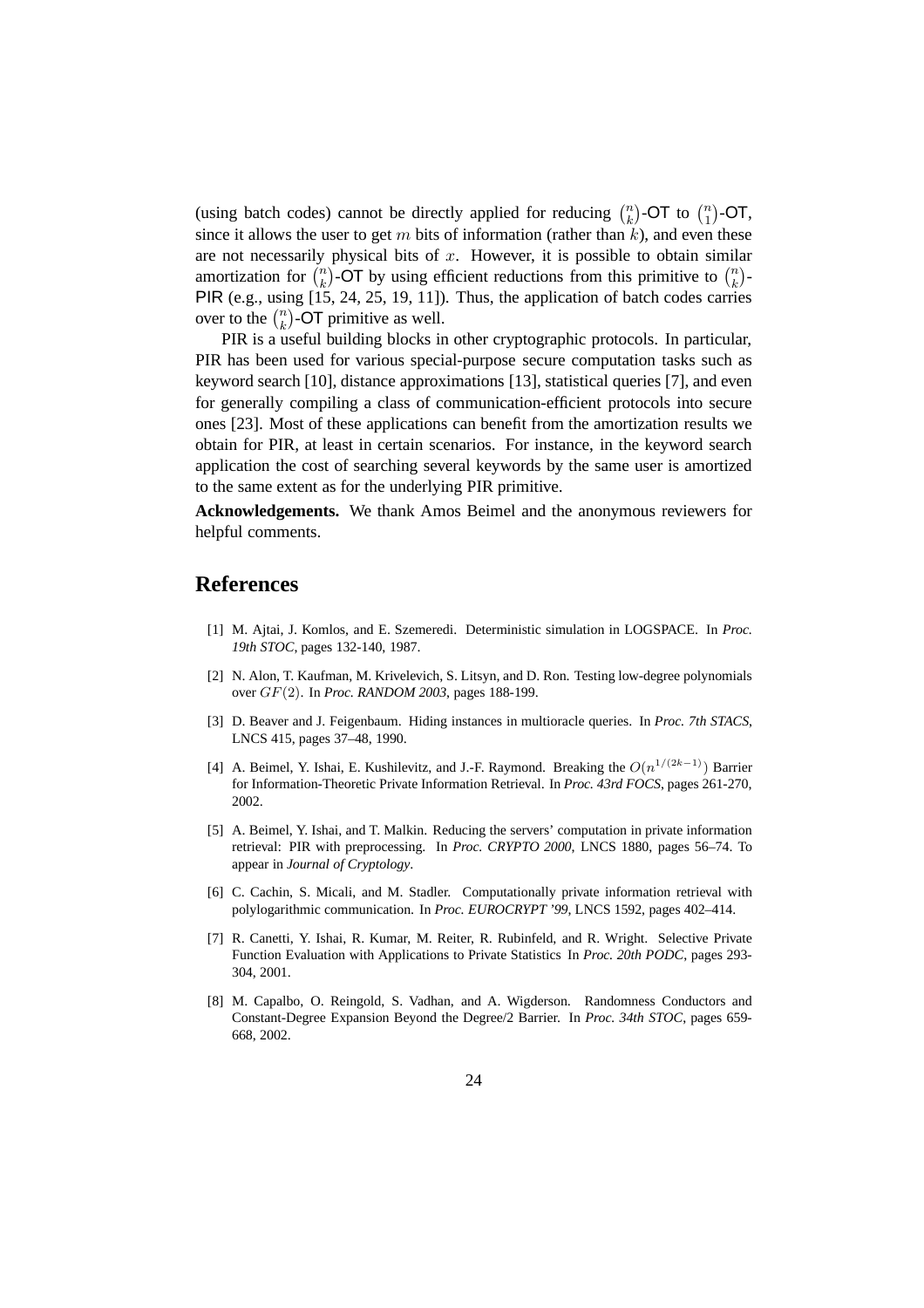- [9] B. Chor, O. Goldreich, E. Kushilevitz, and M. Sudan. Private information retrieval. In *Proc. 36th FOCS*, pages 41–51, 1995. Journal version: *J. of the ACM*, 45:965–981, 1998.
- [10] B. Chor, N. Gilboa, and M. Naor Private information retrieval by keywords. Manuscript, 1998.
- [11] G. Di Crescenzo, T. Malkin, and R. Ostrovsky. Single Database Private Information Retrieval Implies Oblivious Transfer. In *Proc. EUROCRYPT 2000*, pages 122-138.
- [12] S. Even, O. Goldreich, and A. Lempel. A randomized protocol for signing contracts. *C. ACM*, 28:637–647, 1985.
- [13] J. Feigenbaum, Y. Ishai, T. Malkin, K. Nissim, M. Strauss, and R. Wright. Secure Multiparty Computation of Approximations. In *Proc. 28th ICALP*, pages 927-938, 2001.
- [14] Y. Gertner, S. Goldwasser, and T. Malkin. A random server model for private information retrieval. In *Proc. 2nd RANDOM*, LNCS 1518, pages 200–217, 1998.
- [15] Y. Gertner, Y. Ishai, E. Kushilevitz, and T. Malkin. Protecting data privacy in private information retrieval schemes. In *Proc. 30th STOC*, pages 151-160, 1998. Journal version: *J. of Computer and System Sciences*, 60(3):592–629, 2000.
- [16] O. Goldreich. Secure multi-party computation. Available at http://philby.ucsb.edu/cryptolib/BOOKS, February 1999.
- [17] R. Impagliazzo, A. Wigderson. P=BPP unless E has Subexponential Circuits: Derandomizing the XOR Lemma. In *Proc. 29th STOC*, pages 220-229, 1997.
- [18] J. Katz and L. Trevisan. On the efficiency of local decoding procedures for error-correcting codes. In *Proc. 32nd STOC*, pages 80-86, 2000.
- [19] J. Kilian. A Note on Efficient Zero-Knowledge Proofs and Arguments (Extended Abstract). In *Proc. 24th STOC*, pages 723-732, 1992.
- [20] E. Kushilevitz and R. Ostrovsky. Replication is not needed: Single database, computationallyprivate information retrieval. In *Proc. 38th FOCS*, pages 364-373, 1997.
- [21] Chi-Jen Lu, Omer Reingold, Salil P. Vadhan, and Avi Wigderson. Extractors: optimal up to constant factors. In *Proc. 35th STOC*, pages 602-611, 2003.
- [22] F.J. MacWilliams and N.J. Sloane. The Theory of Error Correcting Codes. North-Holland, Amsterdam, 1977.
- [23] M. Naor, and K. Nissim. Communication preserving protocols for secure function evaluation. In *Proc. 33rd STOC*, pages 590-599, 2001.
- [24] M. Naor and B. Pinkas. Oblivious transfer and polynomial evaluation. In *Proc. 31st STOC*, pages 245–254, 1999.
- [25] M. Naor and B. Pinkas. Oblivious transfer with adaptive queries. In *Proc. CRYPTO '99*, LNCS 1666, pages 573-590.